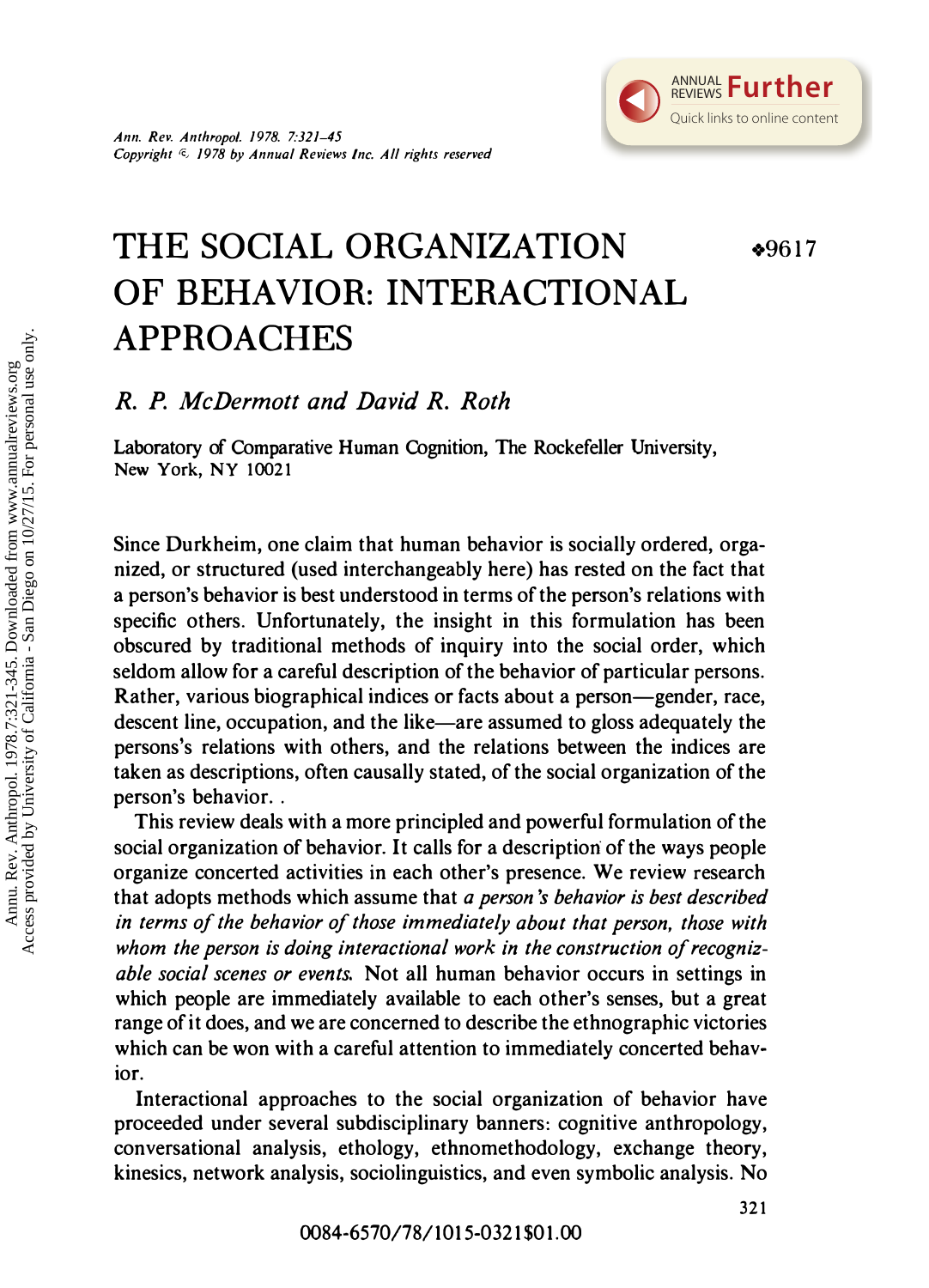effort will be made here to review the developments in each of these fields. There are three key concerns which cut across each of the subdisciplines, i.e. the concern for communicative codes, native knowledge, and information management. We will show how each has been used to focus attention on the social order as the environments people build for each other with their behavior in social interaction. In addition, we will review some important work on the behavioral machinery people use to organize their interactions, and we will make some effort to extend the logic of interactional research to the analysis of organizations and communities.

Before undertaking a discussion of the leading concerns which have led to interactional analyses, we will point to the inadequacy of the traditional division between micro and macro studies of social order and make a claim to the centrality of interactional approaches in the social sciences. In a second section, we give this claim some depth with a discussion of the history of interactional approaches to anthropology.

### BEYOND MICRO AND MACRO

Interactional analyses often are referred to as micro. On the surface, the designation seems to stem from the fact that interactional analysts work on short strips of behavior, often only a few seconds at a time. At a more profound level, however, the diminutive carries the additional bias that interactional analyses are not about much, that they do not address the real constraints on people's lives in ways which macro studies of whole cultures or market systems do.

There are two reasons for rejecting the micro-macro distinction and its attendent bias. One is that macro studies need to be verified by an interactional record. The various social and economic indices which go into the construction of macro models represent complex pieces of verbal behavior in their own right that cannot be taken to speak literally for the organization of other kinds of behavior (19, 20). When social behavior is the subject matter, research questions and answers have to flow from particular behaviors and their contexts. This means that to be complete macro studies must define the interactional mechanisms in terms of which their variables can be said to work. For example, economic anthropologists have been making considerable progress by the systematic placement of traditional communities within regional (83) and even worldwide (78) market systems. What is distinctively powerful about this effort is the specification of market resources as mechanisms of constraint on the organization of social behavior. If markets have consequences, the consequences must be visible in the ways members constrain each other at market-relevant moments. Without such specification, macro analyses offer little justification for claims about the social organization of behavior.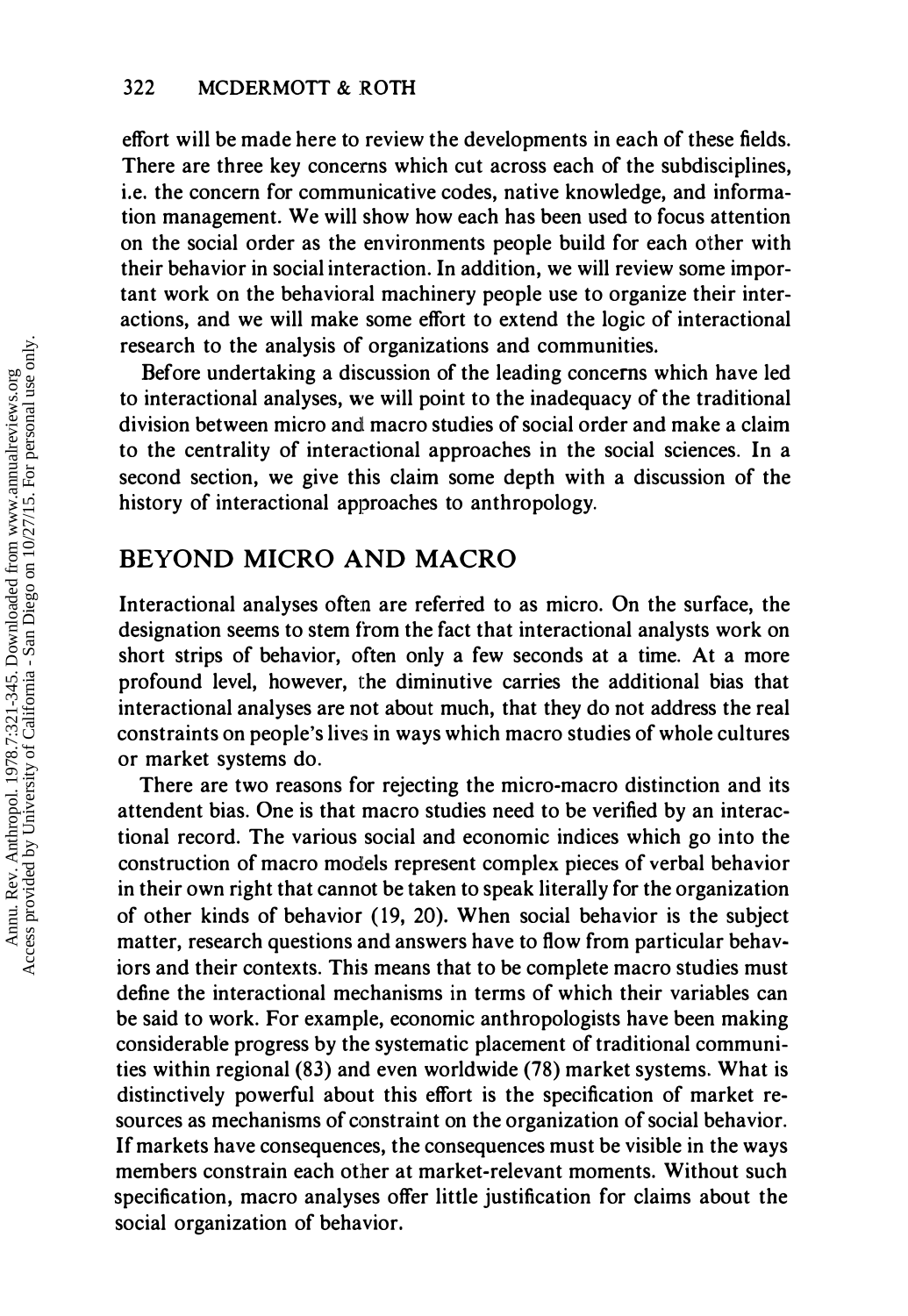The second reason for abandoning a micro-macro distinction is that interactional analyses have been showing how ordinary behavior can reveal much of the machinery for the workings of social structure. This is not well appreciated. One point of resistance may be that interactional analyses often document a previously ignored level of behavior and accordingly appear difficult and time-consuming to produce or even to read. To know how a behavior is socially organized, it is necessary to describe what all parties to the interaction are doing at the same time and what everyone does before and after the move. The contexts or interactional environments in terms of which behavior is sequenced and has consequences must be established to insure a reliable account of how people organize what they are doing together (12, 46, 57, 72).

As much as such detail seems to obscure the original purpose of most ethnographic efforts, the astounding finding is that the institutional constraints which we usually address with broad "macro" generalities are actually observable at the behavioral level of immediate interaction. The specifics of such socially pervasive facts as gender, ethnicity, status, and role are, to use Sapir's phrase (70), "reanimated or creatively affirmed" from one moment to the next by members constraining each other to appropriate ways of proceeding given the environments they have reflexively generated for each other. In constraining each other to the display of different social facts at particular times, participants make the social order observable to each other and to analysts in the finest details of their behavior (57).

The sense in which we use the term constraint is literal and direct. Often sociocultural constraints are thought of either as external to the actor's situation (social structure) or internal to the actor (personality). Parsons (63) portrayed Durkheim's theoretical development as a shift in emphasis from external constraints to internal constraints, and most social theorists since that time have sided with one or the other. The interactional research we are concerned with cuts between these, focusing on constraints which are external to the actor's personality but internal to the situation at hand. From this point of view, the internal workings of any social interaction is a "situated practical accomplishment" of the participants in that setting alone (28, 29, 60, 68, 87).

By constraints in this case, we mean behavior, like the torso, elbow, and vocal chord work people do in organizing each other. Behavior is both the subject and the criterion for adequacy of description (46, 57, 58, 68, 72). The effort is to locate the constraints put on people in their interactional work, as the work is attended to and used by participants in their organization of some next moments of concerted activity. This way of proceeding offers us the most empirical documentation of how the social world is ordered; as such it tells us a great deal about what traditionally has been called the social order, namely, the organization of interactional--com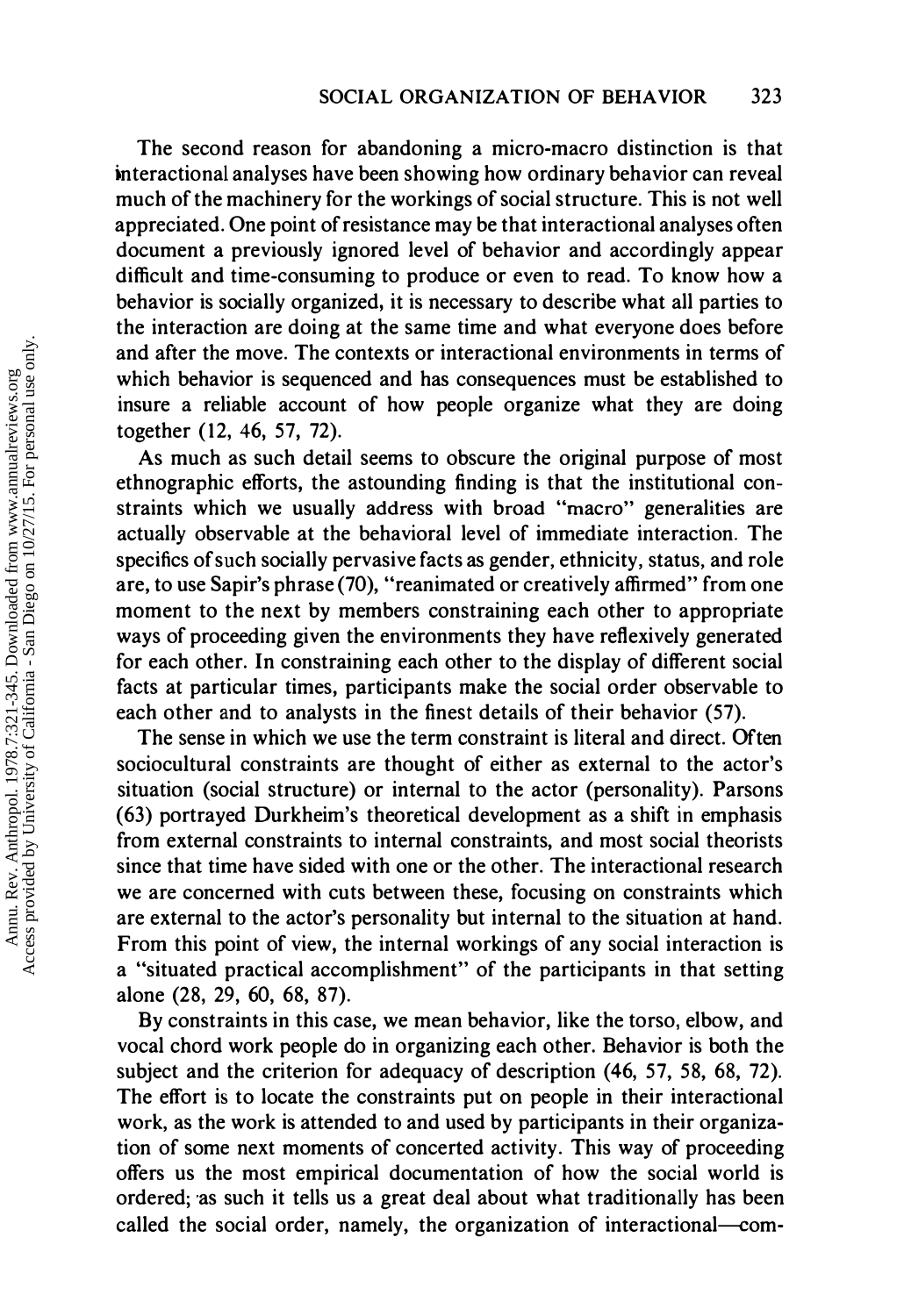municative, institutional, and material—resources people have available for ordering their behavior with each other. With this approach there are no macro and micro constraints, no macro or micro behaviors, but people leaning on each other in specifiable contexts.

What becomes glossed as micro and macro in the discourse of everyday life may not be a useful dividing line in the study of how behavior is socially organized (31). Although we all talk about the world in terms of newsworthy events, there is no reason to think that such cover stories literally mark off the behavioral pieces in terms of which the social order is constructed by participants or studied by analysts (25, 26). A careful analysis of people in interaction shows how the smallest and least talked-about strips of behavior can help to constitute and reveal a great deal about a social order.

As an example, Erickson (23, 24) has offered us a description of a counselor-student interaction from a junior college. Every speaker needs some listener(s) to engage in appropriate listening behavior if a conversation is to continue, and Erickson's effort is to show what happens when particular listener behavior slots are not properly filled, e.g. when a speaker's pause is not met with the apparently necessary head nod from the listener. At such times a speaker usually does not continue as if nothing has happened, for the nothing that has happened constitutes a noticeable or "accountable absence" (59, 68) in the expected flow of behavior. Instead, the speaker often backs up and says a simplified version of what had been said immediately before the pause.

In response to a student"s stated desire to be a guidance counselor, the counselor starts to give an apparent two-part answer that both a teacher certification and a master"s degree are required for such a life choice. However, the student withholds head nods at the appropriate pause moments in the counselor's talk, and the counselor gives the following long answer in which each absence of a nod from the pupil is followed by a simplified and more explicit version of the first utterance:

Essentially what you need . . . First of all you're gonna need state certification ... state teacher certification ... in other words you're gonna have to be certified to teach in some area ... English or History or whatever happens to be your bag ... P.E. (listener brings hand to face) (listener nods) ("mhm") Secondly, you're gonna have to have a master's

degree (two slight nods).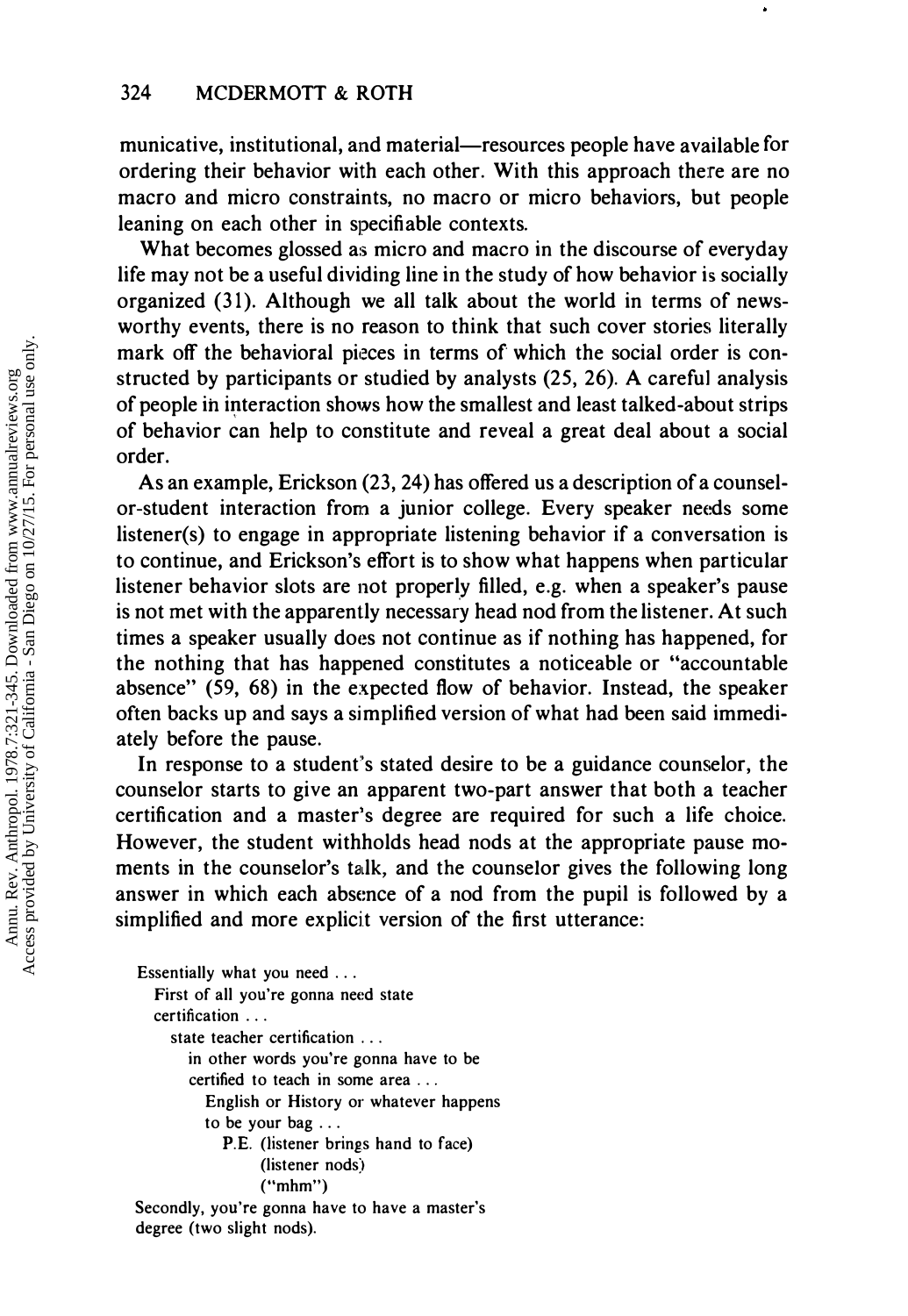While examples of this type nicely exemplify how people constitute active environments for ordering each other's behavior, Erickson uses this particular example to make some further points.

The kind of "talking down" which the counselor is forced to produce by the non-nodding student occasionally elicits head nods but seems to interfere with the transmission of plausible advice from counselor to student. The counseling interview is unsuccessful in that the student does not receive the direction he needs to proceed in school. This is more than an unsuccessful interaction, but a systematic piece of social structure in which a differential access to institutional resources is arranged. Further, the counselor is white and the student black, and their respective communities appear to be set apart by, among other things, different rules for the sequencing of head nods and pauses in conversation. This raises important questions, such as how it is that the two people constrain each other for the display of such different styles and subsequent miscommunication when it would be so easy to sequence their talk in more congenially concerted ways (56). How is it that in organizing their own interaction, the participants can constrain each other in ways which illustrate so clearly both the racial distribution of interactional resources in their community and the ways they have of talking about the community?

A macro analysis would most likely not get to such a question, settling perhaps with information on how white counselors and black students in general did not do well with each other. A micro analysis, on the other hand, would not get to the question for a different reason, settling perhaps with the fact that blacks and whites use different head nod rules and therefore miscommunicate. Assuming that the constraints on people come from the environments they set up for each other, neither the macro nor micro stand is complete, and more crucial questions emerge, which if answered give a strong description of the social organization of, in this case, institutional racism. The questions are, "What are they doing?" and "How do they do it?" To answer these questions, we need some detailed analyses of people in social interaction.

#### FOUR DECADES OF INTERACTIONAL ETHNOGRAPHY

The resolution of the micro/macro or structure/behavior division in an analysis of concerted activities has a long history in anthropology, not only in the trivial sense that ethnographers have always relied on some detailed descriptions of social interaction, but in the sense that we have available from the 1930s coherent statements about the importance of interactional analyses to the study of social order. This history is displayed best perhaps in the works of Arensberg, Bateson, and their respective collaborators.  $\lambda$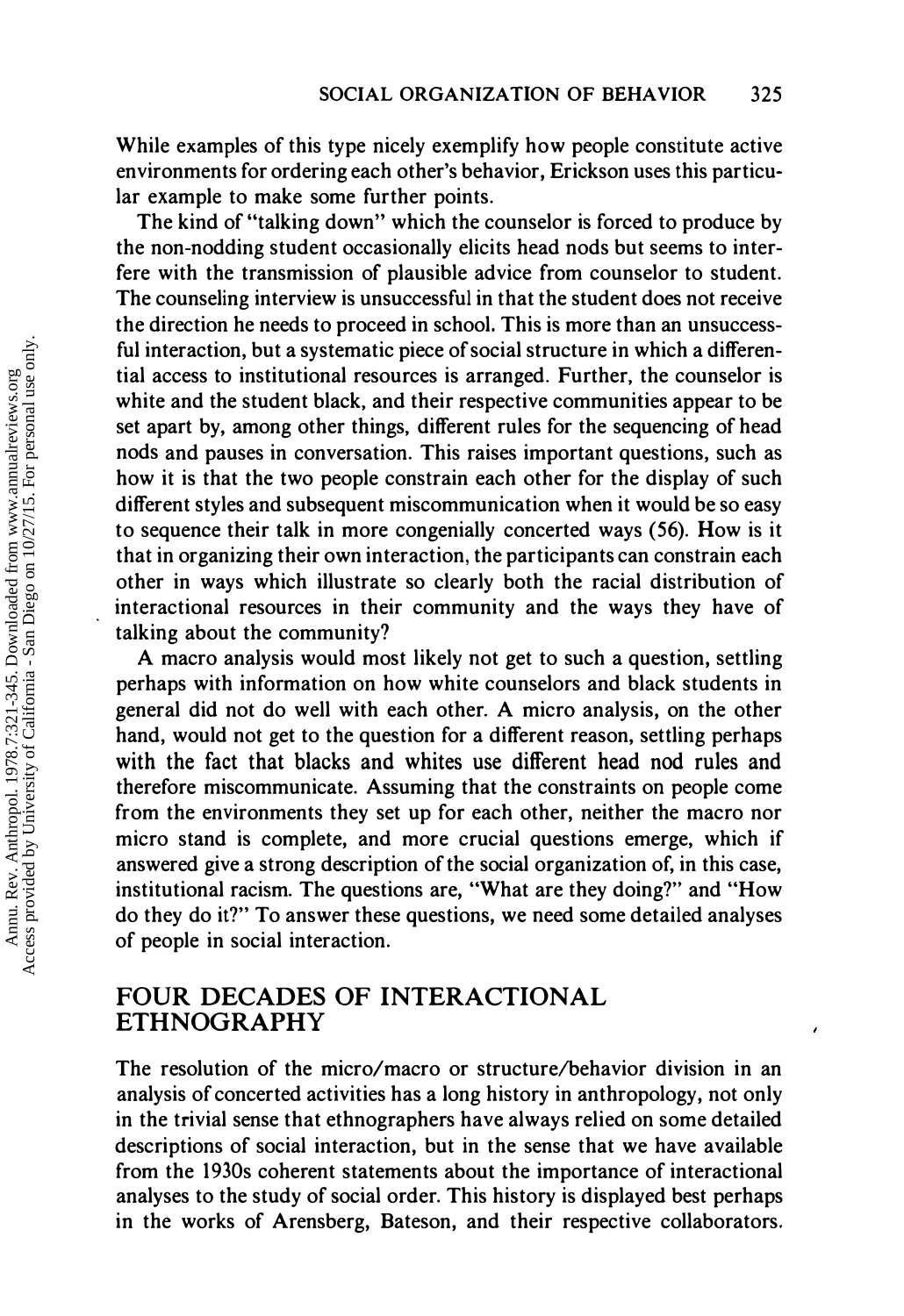Independently they produced both classic formulations of problems and methods in interactional analysis and important ethnographies with which to forge their claims. The differences and similarities in their work since then continue to inform the state of the field.

In 1936, Bateson (5) published an ethnography of the Iatmul people of New Guinea in which he detailed various Iatmul premises or propositions about the world as they were made evident in a particular ritual interaction, namely, the *naven* ceremony in which men and women reversed their gender roles in a celebration of various milestones in a child's development. One major conceptual device he used to organize his data was that of ethos by which he referred to the emotional patterning apparent in the behavior of the Iatmul. Behavior was at the core, and he apologized for using the language of the emotions as an "attempt-crude and unscientific perhaps -to convey to the reader some impression of the *behavior* of the Iatmul" (5, p. 124). In a later passage, he affirms the interactional bent in his thinking by calling for an end to any distinction between individual and social which allows for one being a part of the other rather than two sides to the same coin, and he specifies his subject matter as the "reactions of individuals to the reactions of other individuals" (p. 175). In Balinese Character (7), the introduction to which could stand as the introduction to this paper, Bateson & Mead developed this theme by attempting a balance between an analysis of the sense of the whole culture won by participant observation with the presentation of a behavioral record in the form of thousands of photographs which come alive as they are discussed in sequence units which display the logic of interpersonal constraints among the Balinese.

In 1940, Arensberg & Kimball (4) sounded the same theme in the introduction to their important monograph, Family and Community in Ireland: there is "no such thing as the society or the individual,"... but only "the data of the interaction of human beings, to be found in what they do to one another" (p. xxxiii). The primary fact about the Irish country people is that they are surrounded by Irish country people. From this premise the authors described the work Irish country people did in organizing each other for specific occasions. This approach rendered the normal conceptual equipment for ethnographic description problematic. Status and role differences, for example, were only wdl described if the interactional specifics were included. In their words, "terms designating status are not to be understood or interpreted on the basis of a priori or philological meaning, but as references to the events in connection with which they were used" (p. 60). The term "events" is used technically here in a sense well in tune with the tenor of this review and with the Bateson passage cited above. In their monograph on *Measuring Human Relations*, Chapple & Arensberg (18)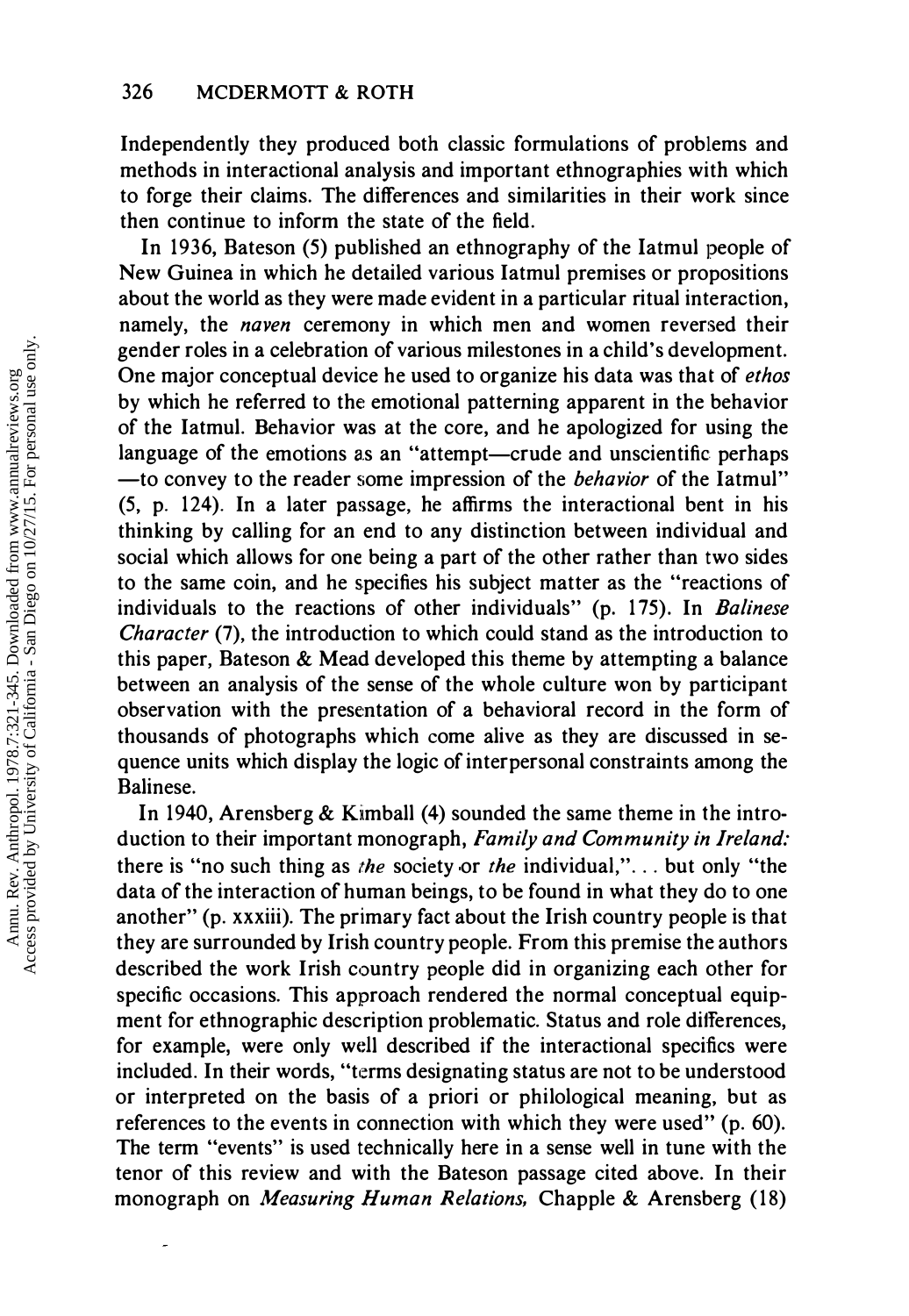used the term event [as do Collins & Collins (21) in their recent review of the Chapple & Arensberg effort] to refer to concerted patterns of action and reaction by two or more people. Social structural concepts like status, family membership, and market participation all were identified by people's behavior toward one another in the construction of the events which made up the daily round.

Despite their similarities, Arensberg and Bateson tried to establish behavioral anthropology in markedly different ways. To Bateson, the adequate analysis of one event could reveal the whole of Iatmul culture, as if all parts of the culture were equipotential, each containing the logical seeds for reproducing the whole. Arensberg proceeded as if individual events were distinct and connected only by the organization of constraints within the whole community.

By the 1950s, the differences between the two efforts were magnified. Bateson had focused his work on single events, exploring the logic of relations in pathological dyads (6). Although this work is exceedingly important, it is so without reference to issues in social or cultural structure. The focus is still on how persons constrain each other's behavior, but the structure of the interactional resources people have at hand for constraining each other are not a subject of inquiry. Rather, only the possible logic of the constraints receive much attention—usually as they are embedded in propositions uttered by one member of a dyad to another in a way which allows for their truth value and relational functions to be exposed.

At the same time, the Arensberg tradition was moving in the opposite direction, spearheading the development of community studies in anthropology. Arensberg (2) struggled to keep the logic and language of interactional analysis at the heart of studies focused on whole communities, and defined the community study method as that in which problems "in the nature, interconnections, or dynamics of behavior and attitudes is explored against or within the surround of other behavior and attitudes of the individuals making up the life of a particular community" (p. 109). The result was a lively tradition, still producing sound ethnographies (80), which show considerable sensitivity to interactional details. However, the focus of attention was unmistakably on the "table of organization" of a whole community. With the exception of some industrial studies, a systematic analysis of interactional events as fundamental units in the flow of life in a community was bypassed.

Through the 1950s, where Bateson's focus on the dyad locked out an account of social structure, Arensberg's focus on the community locked out a careful attention to behavior analysis. This could only be a temporary division, and the convergence of these two kinds of concerns in a more inclusive form of interactional analysis in the 1970s helps to frame a review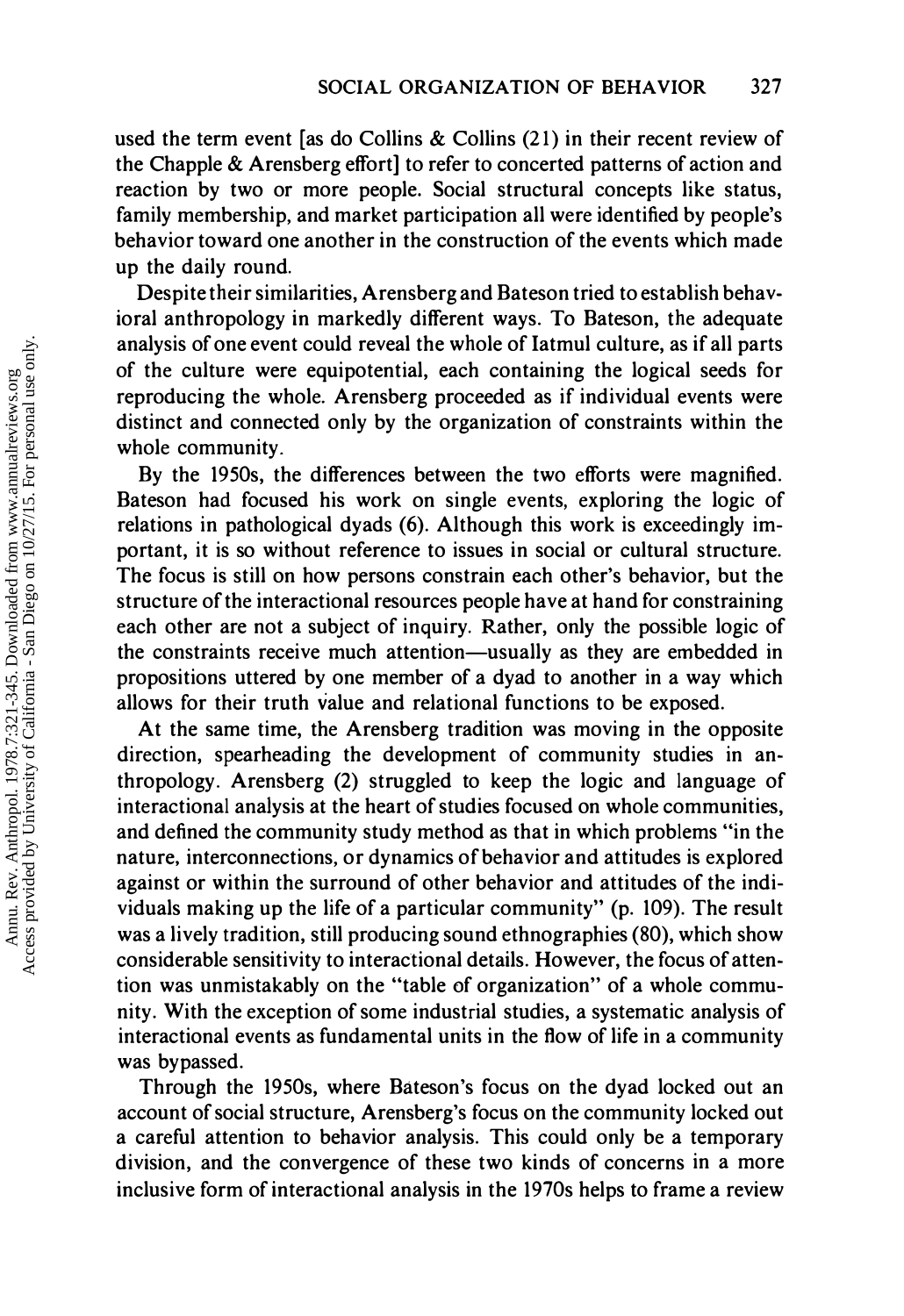of the most recent literature on the role of interactional analysis in the study of social structure. In his most recent work, Arensberg (3, 30) has been calling attention to the social order as emergent in behavior by plotting various events as "minimal sequence units" in the more inclusive forms of constraint generally called social structure. Bateson has increasingly confined his writing to matters epistemological, but some who have traced their development through him, namely Birdwhistell (12, 15) and Scheflen (72, 73), have taken up the task of detailing how people together organize concerted activities in ways that display how much of the behavior between people services various forms of institutional order. The two traditions have merged in defining the task facing ethnographers as the adequate description of how people in different scenes constrain and order each other's behavior. Further, they have made clear that this must be done in enough detail across enough scenes to display the full range of interactional resources available to people, the conditions for their use and their consequences. In this way, an account of the social order as it is worked on, experienced, talked about, and accomplished becomes a possibility. Work of this type is in progress under different guises.

#### METAPHORS LEADING TO INTERACTIONAL ACCOUNTS OF THE SOCIAL ORGANIZATION OF BEHAVIOR

Work on the social organization of behavior has proceeded under a number of organizing metaphors for focusing descriptive attempts. When confronted with the task of describing interactional scenes, analysts use metaphors to simplify the behavioral flow. For example, where one analyst will reduce a complex sequence of behavior to a simple example of aggression, others will reduce the same behavior to an example of a communicative code, knowledge use, identity work, whatever. When taken too literally, each metaphor serves to limit inquiry to narrow topics and to occasion bitter within-discipline disputes. At worst, each has led to the development of coding schemes which record only the aspects of an interaction which are important to the life of the metaphor as if the remainder of the interactional work people did with each other was uninteresting. However, if the ultimate evaluation of the reduced analyses rests on the behavioral record, the metaphors can lose their literal edge. In this way, each of the following metaphors has been powerful in generating some rich descriptions of the social order in everyday life.

The organizing metaphors are a diverse lot. One is the effort to locate the communicative codes in terms of which people interact with each other. The bulk of this work has been done by sociolinguists who have shown how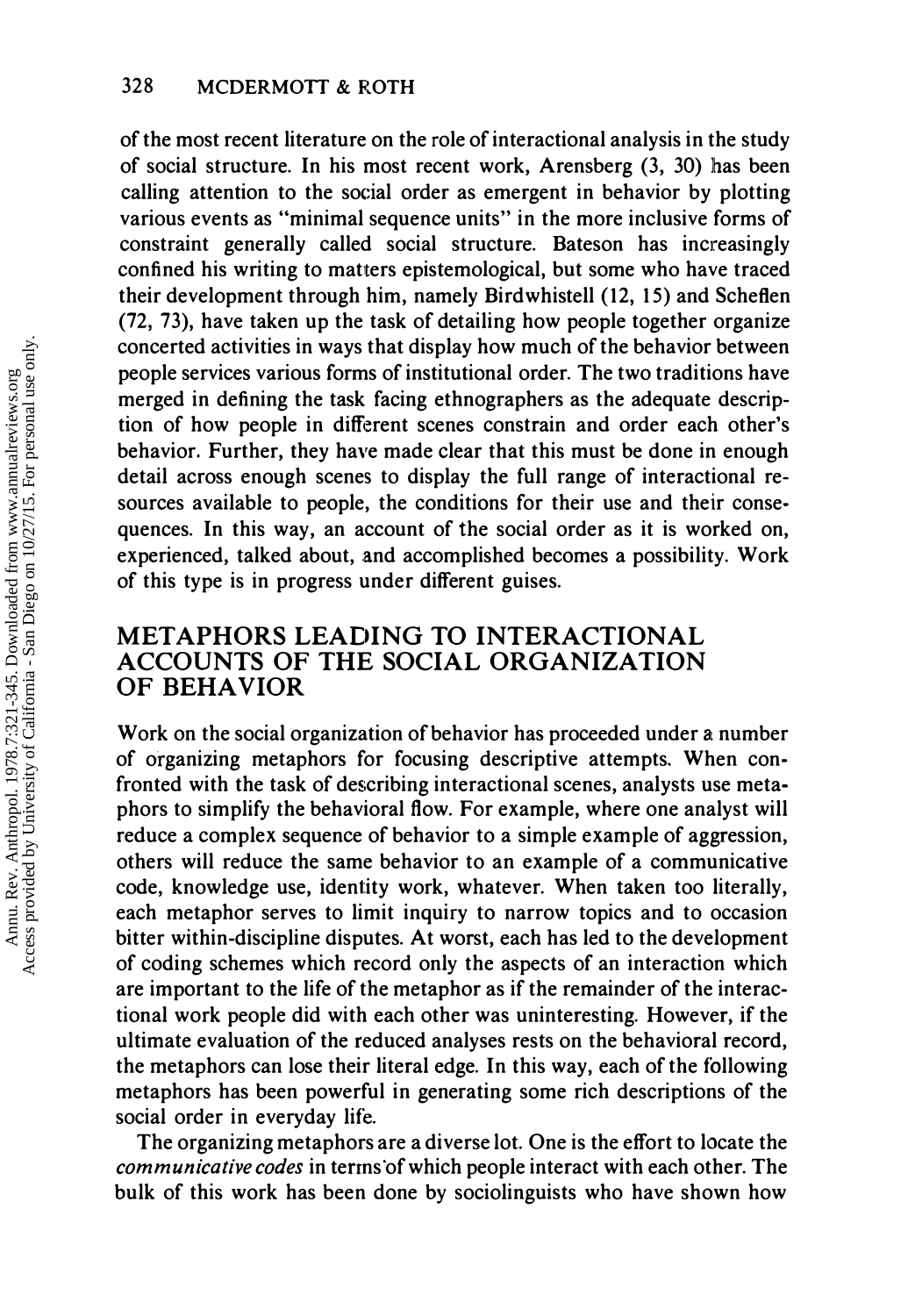members of different groups, variously defined, use different kinds of structural and functional rules governing the generation and interpretation of talk. Kinesicists and ethologists also have contributed here with a concentration on the fixed action patterns of people from different groups. Under the banner of what has been called ethnoscience and cognitive anthropology, others have called for the analysis of what people know how to do in everyday life participation in different groups. Still another group of authors has concentrated on the drama of daily interaction by characterizing the *information management* people must do to constrain the ways in which group members can treat them.

Although these metaphors have proved useful for initiating inquiry, in the long run each is in need of some further devices for addressing the behavioral complexity of social interaction. There is some unity both in the problems they have caused and the solutions being attempted. The unity of problem can be found in their heavy reliance on the analyst's ability to get behind the eyes of the natives, to get at the communicative competences, the cognitive systems and the management strategies inside the natives' heads. This is a problem as mental events are never directly available for analysis; they can only be modeled by inference from people's behavior in extremely well-defined environments. Each of the metaphors runs the risk of having an inherently unspecifiable subject matter.

The unity of solution can be found in each form of analysis settling on the description of what happens between heads as units of analysis. In other words, there is a unity in calling for finer behavioral accounts of interaction as a way to define the range of constraints available to people for organizing the particulars of doing things together, for organizing displays of particular kinds of communicative skills, concepts, or information management strategies. This is an important shift in that it transforms the various skills and tricks said to be behind native eyes into behavioral displays which appear in relation to certain specifiable contexts. This transformation is crucial to any analysis of the social order for it can no longer be said that members of different groups simply and inherently have different things in their heads. When members of different groups appear to be inarticulate, stupid, or untrustworthy, we no longer have grounds for understanding these as merely problems in linguistics, psychology, or ethics. Rather, we will have to ask questions about the contexts for organizing such displays between people. We will have to ask how the members constrain each other for the consistent arrangement of such displays.

#### Communicative Codes

Work on the role of standardized patterns of communication, or communicative codes (39), in the social organization of behavior has been quite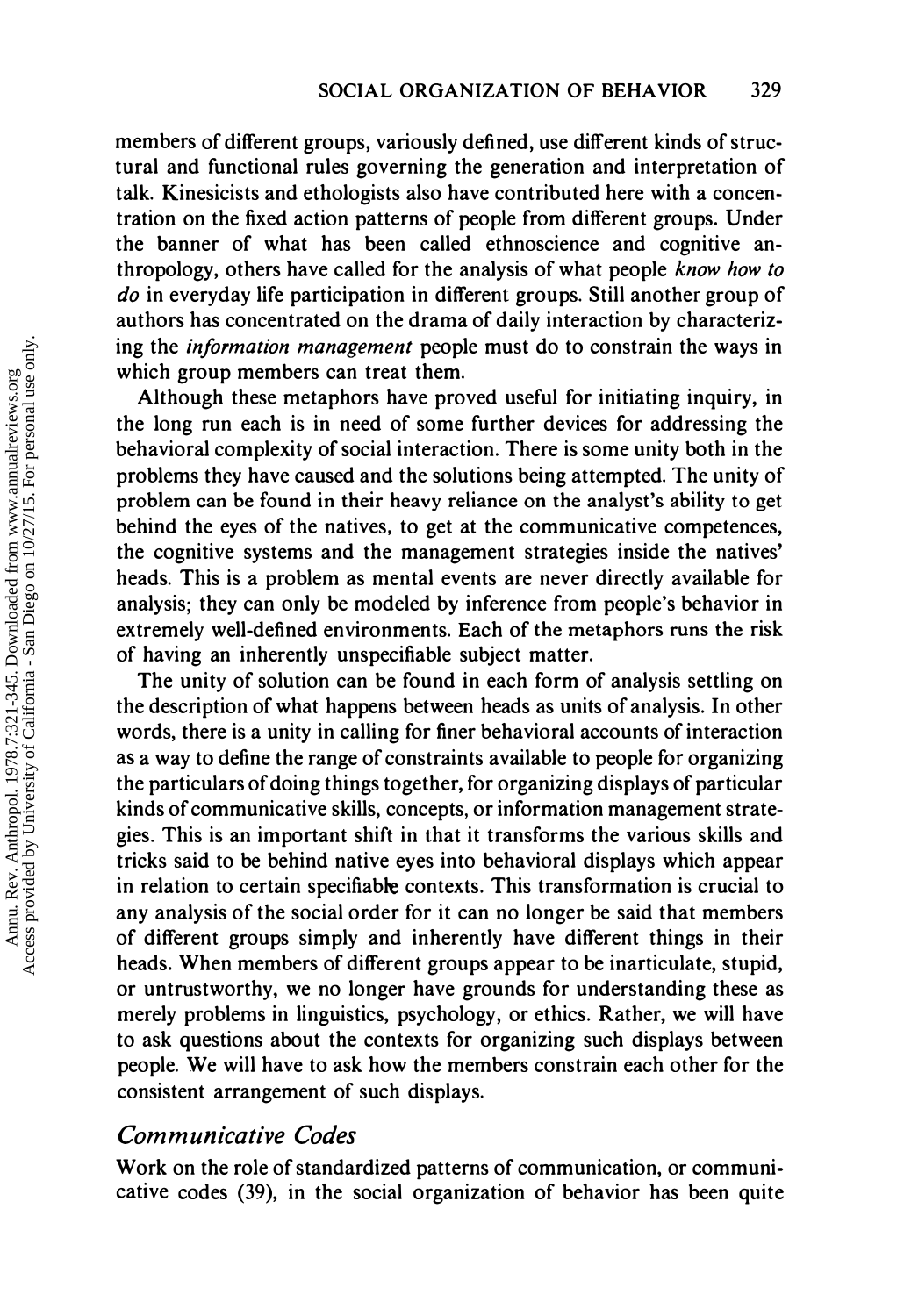productive. It is apparently the case that the social organization of the vocal chords and other parts of the body as communicative media is easy to document at the level of statements such as, "members of group X usually can be expected to walk or talk with a typical  $X$ 's walk or talk." At the level of accounting for the specifics of who walks and talks, how, and when, however, there is enough variability in the use of communicative codes within and across groups to insure that a code cannot be taken as a primary social fact about a person or group. The metaphor that people act as if they had communicative code competencies which service their interactional needs regardless of the environments in which they are asked to display their competence cannot be taken literally.

THE SOCIAL ORGANIZATION OF THE VOCAL CHORDS Given great impetus by Hymes's (41) calls for an ethnography of speaking and Labov's (51, 52) analyses of the organization of talk across different ethnic and social class borders in America, work on the structure and function of talk in different groups has mushroomed in the past few years (17, 50, 69, 71). Some of the work has proceeded as if a straight mapping of language features and functions onto social groups were possible, as if the specifics of communicative competence were embedded uniformly in the heads of the members of any well-defined community. However, neither language nor social structure constitutes an exact calculus for how utterances are to be heard. In linguistics (of the pragmatics orientation), theoretical questions are focused increasingly on how conversationalists construct environments which inform each other just how to hear particular utterances "for sure" (41, 42, 53, 54, 66, 8 1, 90). The order in people's talk and social interaction is emergent, that is, it depends from one moment to the next on the participants both producing it and using it to produce more of the same. If there is consistency or variability in the communicative behavior of people within or across groups, we cannot turn to facts about the people or their communicative codes as a complete explanation; code consistency only raises the question of how the code is accomplished. Communicative codes appear to be conceptually secondary to the environments people build with each other for the appropriate display of one particular code over another.

THE SOCIAL ORGANIZATION OF THE BODY The case for the differentially patterned use of the body in communication in different groups is remarkably like the case for talk. Much as sociolinguists have been mapping speech habits to membership in various social groups, kinesicists have been detailing the gestural behavior of different kinds of people. In 1941, Efron published a pioneering work [now happily republished (22)], in which he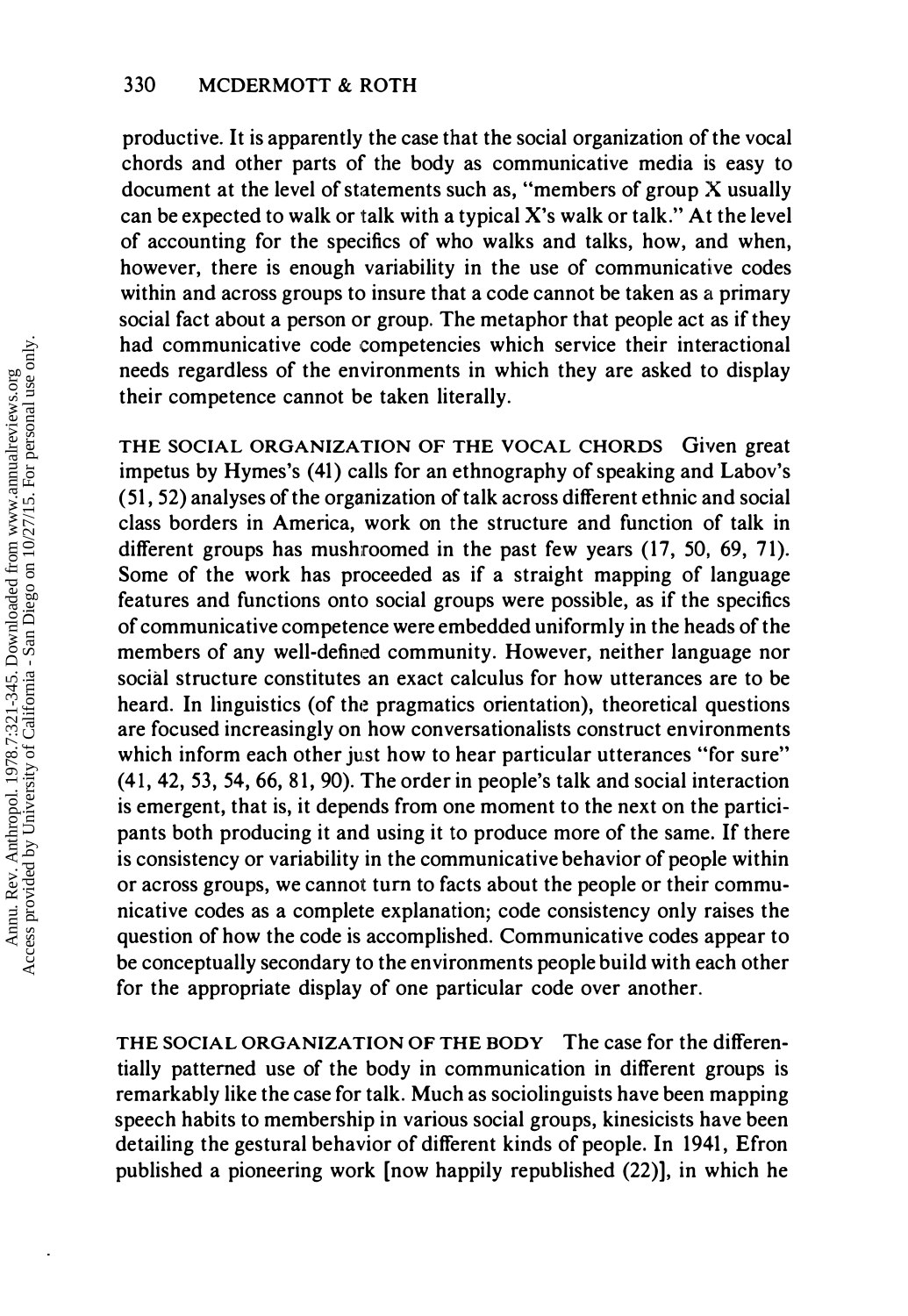reported the gestural behavior of first and second generation Italians and Jews in New York City. He not only documented how members of the different groups moved, he also showed how individual members of the different groups altered their gestural patterns from one situation to the next.

Off to an auspicious start, kinesicists lost sight of Efron's work and continued along the same line as structural linguistics, documenting the differences in gestural patterns across groups without asking how the patterns serviced the various institutional settings in which people constrained each other as to the appropriateness of different kinds of interactional behavior. Aside from delaying the onset of interactional questions, this oversight produced the welcome product of hundreds of studies on the communicative movements of different peoples the world over. The interested reader can now consult a helpful and extensive bibliography (49), an interesting book of readings (48), and some powerful ethological accounts on the embodiment of social action (9, 84). Birdwhistell's work remains essential (12-14).

The major question facing students of body motion is identical to the major question facing linguists, namely, what does any given movement mean on any occasion of its occurrence in the social world. This is a difficult question, and when phrased properly actually calls for the specification of the behavioral function of different movements within the flow of behavior between people in interaction (12, 46, 57, 72).

THE SOCIAL ORGANIZATION OF COMMUNICATIVE CODES In showing that communicative codes never constitute an exact calculus, linguists and kinesicists have opened some interesting questions for the student of the social order. The most important issue is the identification of what could be happening between persons on occasions when agreements or "working consensuses" (34, 46) about how to communicate together cannot be reached. Immigrants can travel far and pick up radically divergent codes with some competence in a short period of time, whereas members of the same city can have difficulty understanding each other across structurally minor dialect borders. Newcomers to the Japanese language seem to make themselves more intelligible to Japanese (on first encounters anyway) than they will after years of practice (61). We have on record numerous cases of members of different groups developing divergent codes and using the code differences to mark off more fundamental social differences between the members of the two groups such as smart/dumb, good/bad, or rich/ poor. The interactional management of these divergences and the constraints on the people generating them is a classic problem. It asks the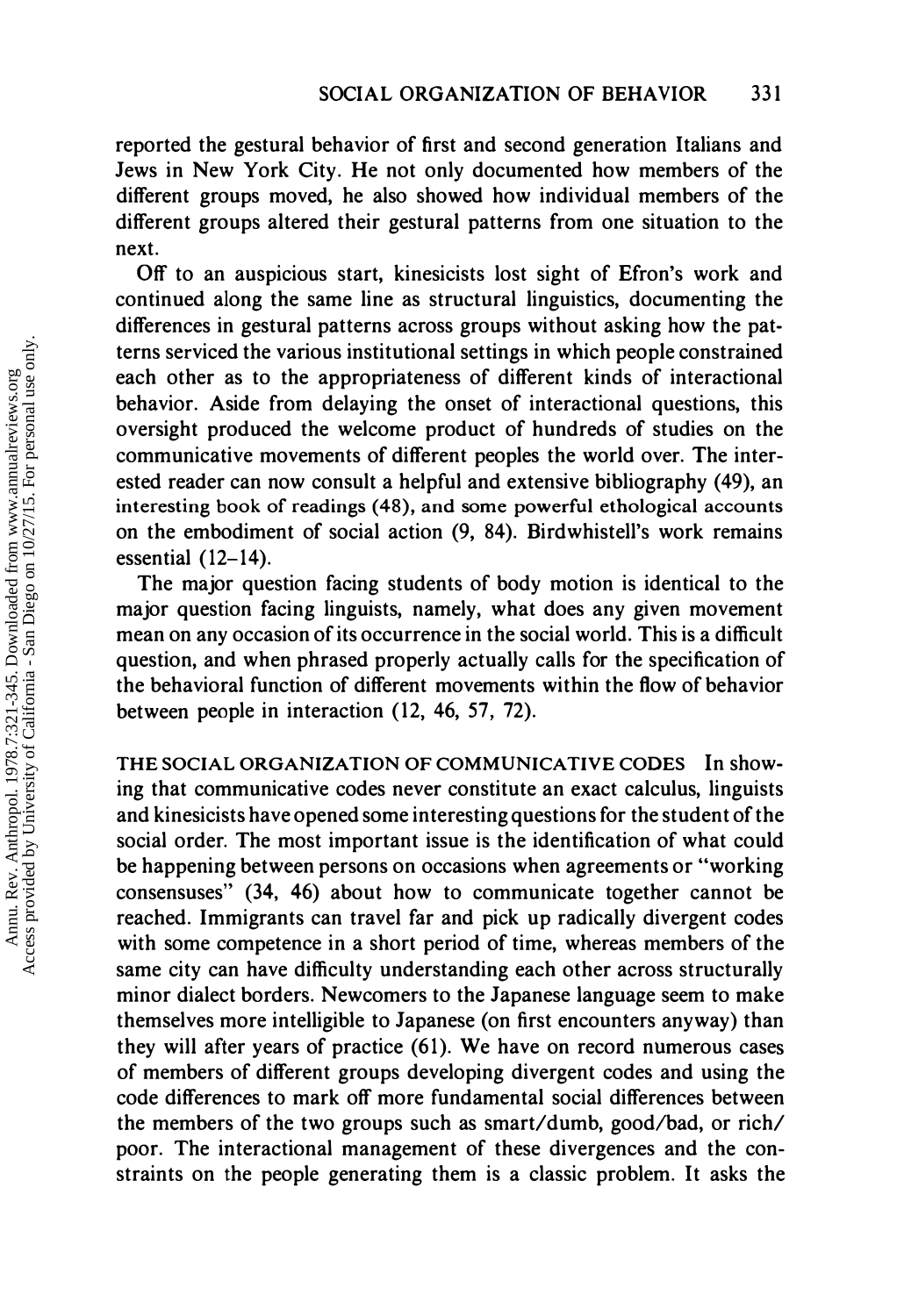question how speakers arrange inequality among themselves (40). Some answers are becoming available in a literature defining the general social circumstances for the development of pidgin and creole languages (10) and dialects (51, 52) by various oppressed groups. However, analyses of the contexts in which the display of different communicative codes is simultaneously encouraged and made problematic still rest on anecdotal data. An example of such an analysis is necessary.

McDermott & Gospodinoff (56) have examined a possible communicative code conflict between a Puerto Rican first grader and an anglo teacher. The boy gets the teacher's attention by touching her buttocks, and the teacher responds negatively. The question addressed was how it might be that the child would do such a thing nine months into the school year with this particular teacher, no matter how acceptable such a move might be for a youngster in Puerto Rican culture. An analysis of the scene revealed that the boy broke a number of other rules at the same time, one generalized throughout the culture (he called the teacher by a last name without the appropriate title), the other specific to that classroom (he broke into a small group lesson to get the teacher's attention). At other times, the boy shows considerable respect for each of these rules. A further analysis suggests that the boy picked his behavioral repertoire efficiently in that he not only gets the teacher's attention, but after a slight scolding he gets the teacher to scold a child with whom he has been fighting. As the proverbial bad boy of the class, he had to work hard to arrange the circumstances for the other child getting into trouble.

This particular communicative code conflict appears quite functional in the context in which it appears. The analysis also suggests that the code conflict may also be functional to the solution of some interactional problems for the teacher. This raises empirically the question to which this whole section on communicative codes has been developing: how is the invidious display of communicative code differences made necessary by people's arrangement of contexts for concerting their actions. The point is that identity differences such as in-group/out-group, good/bad, or smart/ dumb do not exist over time simply because people in different groups are communicatively different. They may start off communicatively different (as in the case of immigrants), but over time they can either become more like each other communicatively or they can stop evaluating their communicative differences so negatively. That this does not happen often, that communicative codes can continue to be used as yardsticks for differences in intelligence and morality, is interactionally managed on each occasion in which communicative codes become a problem. Some careful analyses of how this is done could lend considerable insight into the social organization of behavior.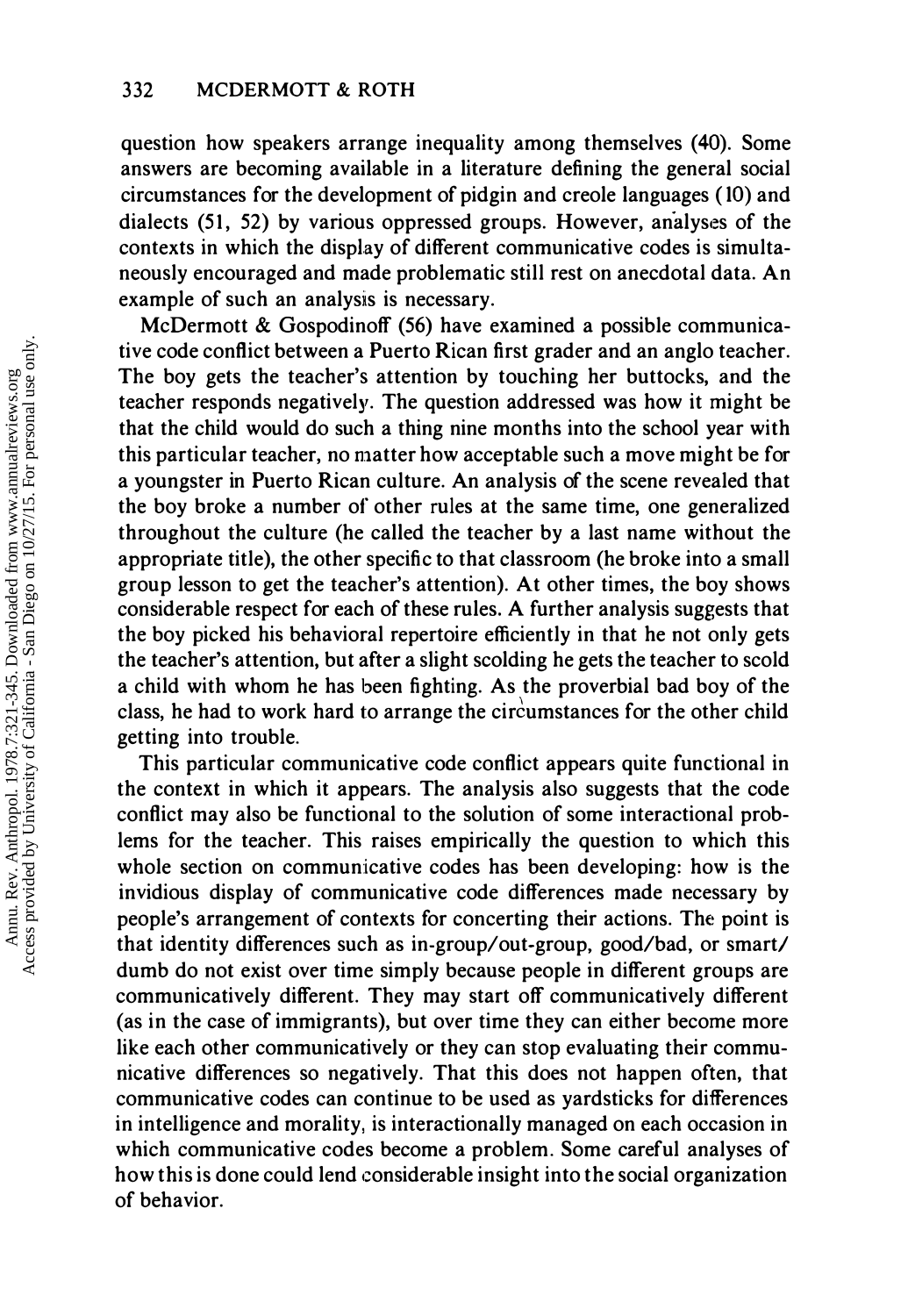### Native Knowledge

For the reader familiar only with secondary sources, the citation of the effort to describe native knowledge as an important impetus to interactional analyses of the social organization of behavior may be surprising. In fact, psychological language aside, cognitive anthropology is at the core an effort concerned with the production of descriptively adequate and reliable ethnographies of what people do together. Goodenough's famous definition of ethnography as the description of what natives have to know in order to act in culturally appropriate ways was never meant to be a call for an analysis of the internal workings of native minds. The rhetoric was mentalistic, but the methods and problems tackled consistently pointed to a concern for knowledge as public displays for which natives held each other accountable. Native responses to situations in their collective life and not simply their most articulate accounts of their life were from the beginning the basic concern. This is clearly stated by Goodenough (37) in an early and seminal monograph and stressed by others in recent reviews of the field (16, 27).

The crux of the matter is that native knowledge is not simply available for the asking. An adequate description of knowledge demands a description of the environments in whieh the knowledge is applied. As the environments generally are set up by group members for each other, social interaction was never far from the concern of the cognitive anthropologists. In the early 1960s, this concern took form in the controlled interview in which well-framed question-answer exchanges were used to contextualize any strip of native talk as a display of knowledge specific to that exchange. The effort was to get the most culturally appropriate questions possible so as to display further the question-answer frame in the context of the larger culture. Frake (27, p. 2) has recently complained that the "notion that the answers are there, that the job is to find the questions, while often cited, did not seem really to take hold. Frames began to be called *eliciting* frames, to be thought of not as contexts for behavior but as prods to behavior." This oversight, on the parts of both adherents and antagonists, along with the distort-and-destroy efforts of Marvin Harris, has helped to obscure the ethnographic achievements of cognitive anthropology and their possible contribution to interactional analysis.

Interactional criteria for the adequate description of native knowledge is most apparent in the exemplary work of Frake, for whom the basic ethnographic question is a properly phrased and well-timed native version of the English, "What's going on here?" and the basic answer is the work people do with each other in generating enough of a shared context to offer a limited range of interpretations of what they are doing together. This proce-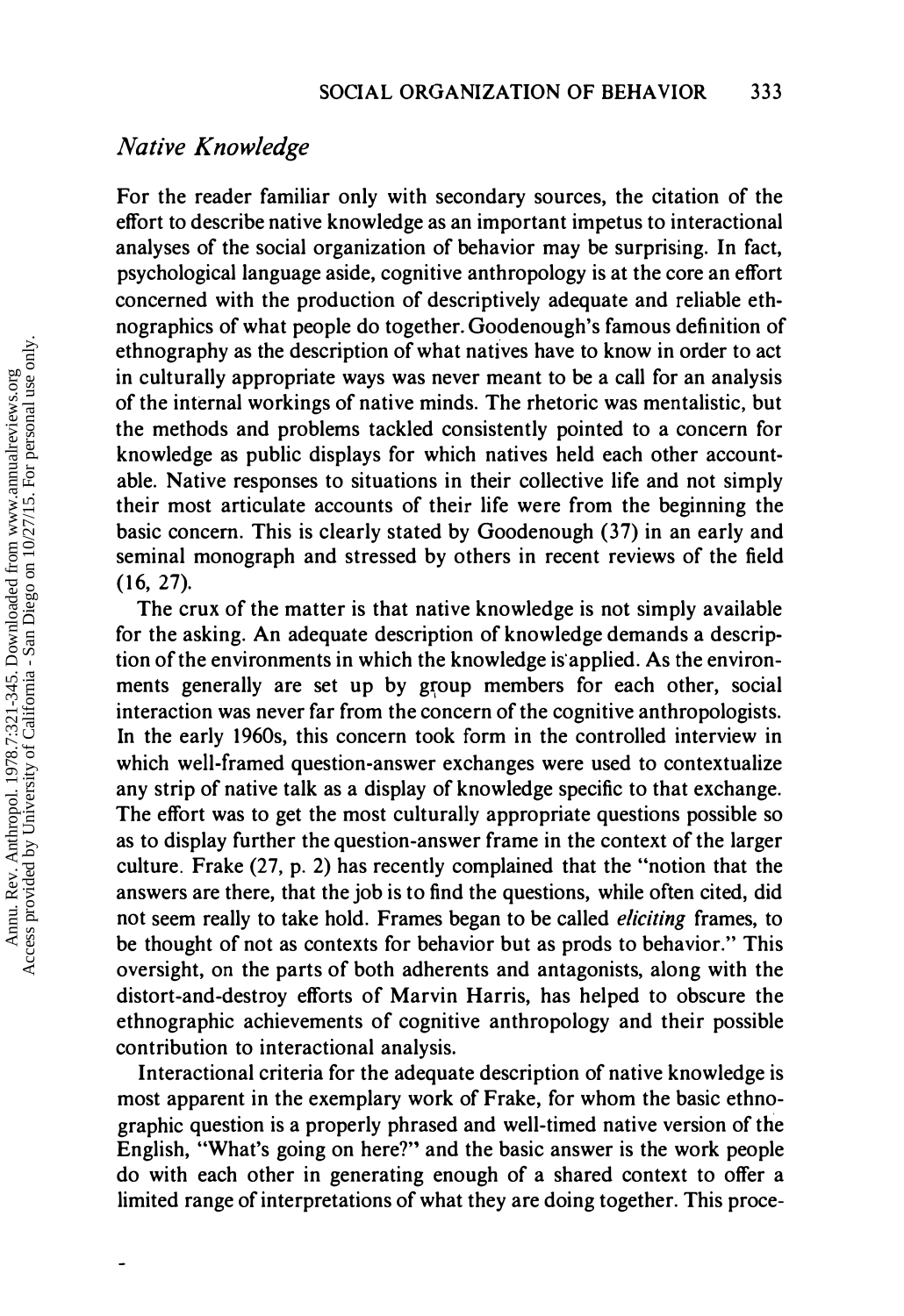dure has led to the description of various interactional occasions or "scenes" in which natives display their knowledge of the world and negotiate interpretations of the adequacy of the displays: thus we have records of how the Subanun together diagnose disease or negotiate minor disputes in drinking rituals or how the Yakan litigate complaints and, most recently, negotiate the border between public and private space (25). Such analyses can reveal important dimensions or themes  $(1, 16)$  in the social organization of behavior across settings in different groups; Frake (27) suggests, for example, formality and risk as two important dimensions along which societies arrange and stratify scenes and the social identities of their participants. Smartness could be another. Whatever they are, they are necessarily available in the natives' behavior with one another, their interpretations of each other's behavior simply being further behaviors and further displays of native knowledge. The next question centers on the identification of the constraints under which people consistently display certain knowledge and use certain interpretative grids to scale their performances. Much as in the case of communicative codes, approaches to the description of native knowledge have moved from a rhetoric of the head to a description of the environments people build for each other for the display of different kinds of know-how in social interaction. In such descriptions, we should be able to locate the interactional circumstances for the alleged successes and failures of particular persons. School performances have received such attention of late (55, 59, 65), and we can look forward to more analyses of the interactional management of differential conceptual displays in other scenes.

#### Information Management

A third approach which starts with what goes on behind native eyes has also led to interesting interactional analyses. This approach calls for an examination of the work people do to manage how others will treat them over time. Goffman (33) once described the primal sociological scene as one in which a normal person meets a person with a stigma, e.g. when a person with a nose meets a person without a nose. The question the participants necessarily are concerned with is how to handle such a blatant piece of information; whether they hide it, talk about it, or just leave it unmentioned makes a difference in how their interaction is to proceed. The point, even for those of us with noses, is that we all encounter situations which have such features. We all must manage information to minimize such troubles; whether we know it or not, we all do what can be called fabricating, lying, covering up, and contradicting. The list of strategies and the situations for plying them may be endless.

The social organizational question suggested by the ubiquity of information management strategies is the description of the practical circumstances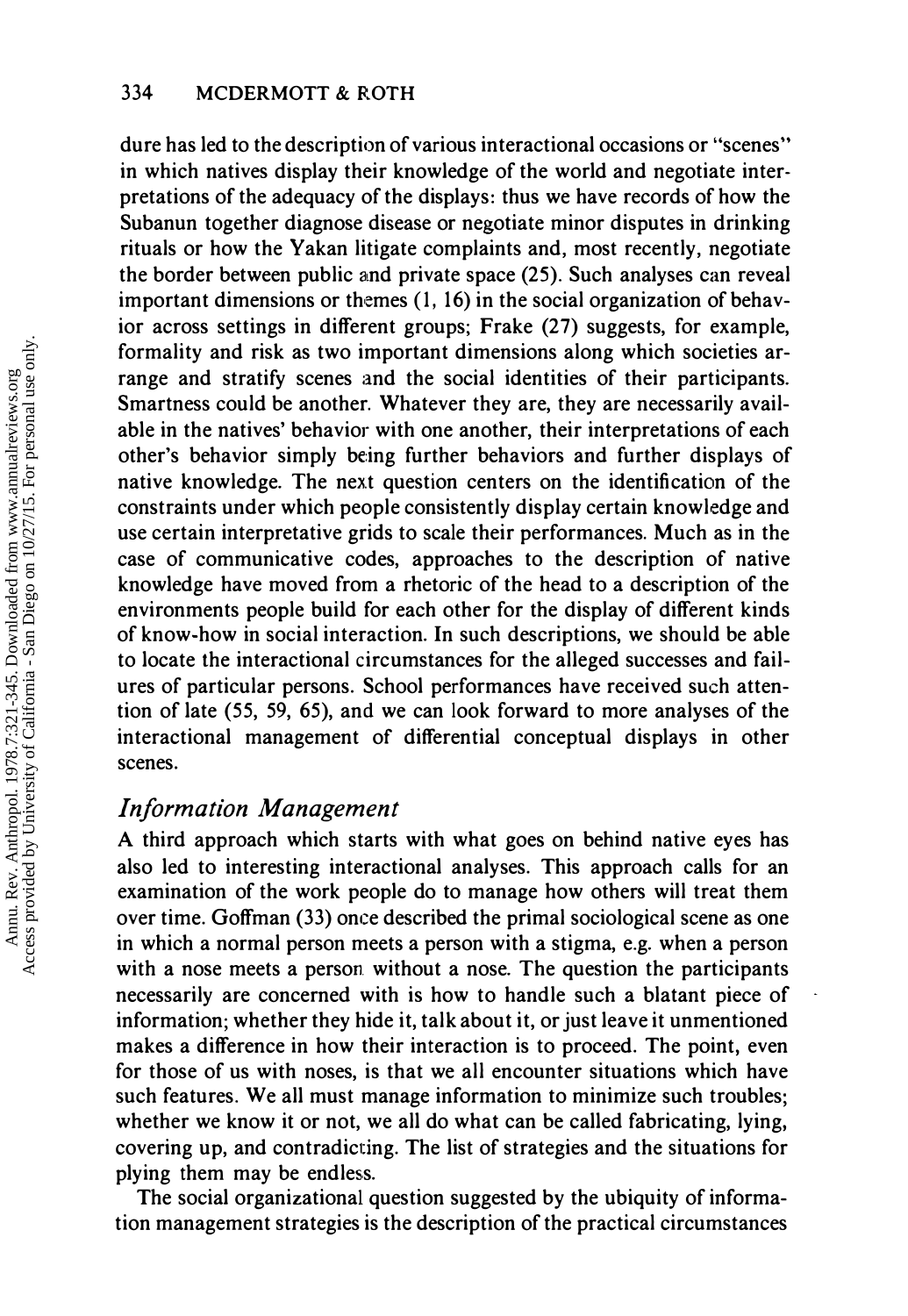which make them necessary. While it may be obvious why not having a nose is a problem, most of our embarassments do not appear to be so well deserved until an account of the immediate social circumstances of our behavior is made clear. As Garfinkel has suggested (28, p. 175), the adequate description of information management strategies requires their location "as attempts to come to terms with practical circumstances as a texture of relevances over the continuing occasions of interpersonal transactions."

In an intriguing paper on a simple phenomenon, Sacks (67) has attempted to show how "everyone has to lie" in certain circumstances. Given that talk between persons is organized se

thing untrue at one point in a conversation in order to forestall some unwelcome or irrelevant topic later in the conversation. If asked "How are you?", one says, "Lousy!" only if one wants to answer the most likely reply, "Why?". Otherwise, it is best to answer "Fine," even if it is untrue. Such a lie is forced on people by the rules of conversation.

The constraints which organize information management strategies also can be seen in longer strips of behavior. Indeed, there is a century of speculation, starting with Simmel (82), that lying and contradiction are at the heart of any social order (6, 34, 62), and we are now getting some case studies showing how whole cultures (32, 38, 45) and specific institutions (53, 79, 87) enforce elaborate information management strategies in the face of paradox and contradiction in the behavior demanded of normal participants. Some examples should help to make clear how an interactional analysis of such displays can offer considerable insights into the social organization of behavior.

An interesting ethnography by Gregor (38) brings the excitement and the limitations of the information management metaphor front and center. Gregor worked with the Mehinaku Indians in the Brazilian jungles. Among this small group of people, never more than 80 total, two kinds of social problems stand out. One is theft. Although they have a minimum of propertied things, almost everyone pilfers small items from time to time, and the few who steal important items are a source of discomfort for everyone. The second social problem is that everyone secretly breaks the rules against extramarital sex. Among 37 adults, some of whom are married to each other, and many of whom are barred from each other by age differences (age being one border they respect), Gregor counted 88 ongoing affairs. This covers just about half of the possibilities available to each person in the village. Sexual preference looms large over sexual prohibition.

All this subterfuge takes a considerable amount of information management, and Gregor has written a superb account of how Mehinaku move around the village and make the contacts they have to make in order to do the underlife of the culture. He describes some of the problems they create in holding each other to rules that none of them seem to keep, and even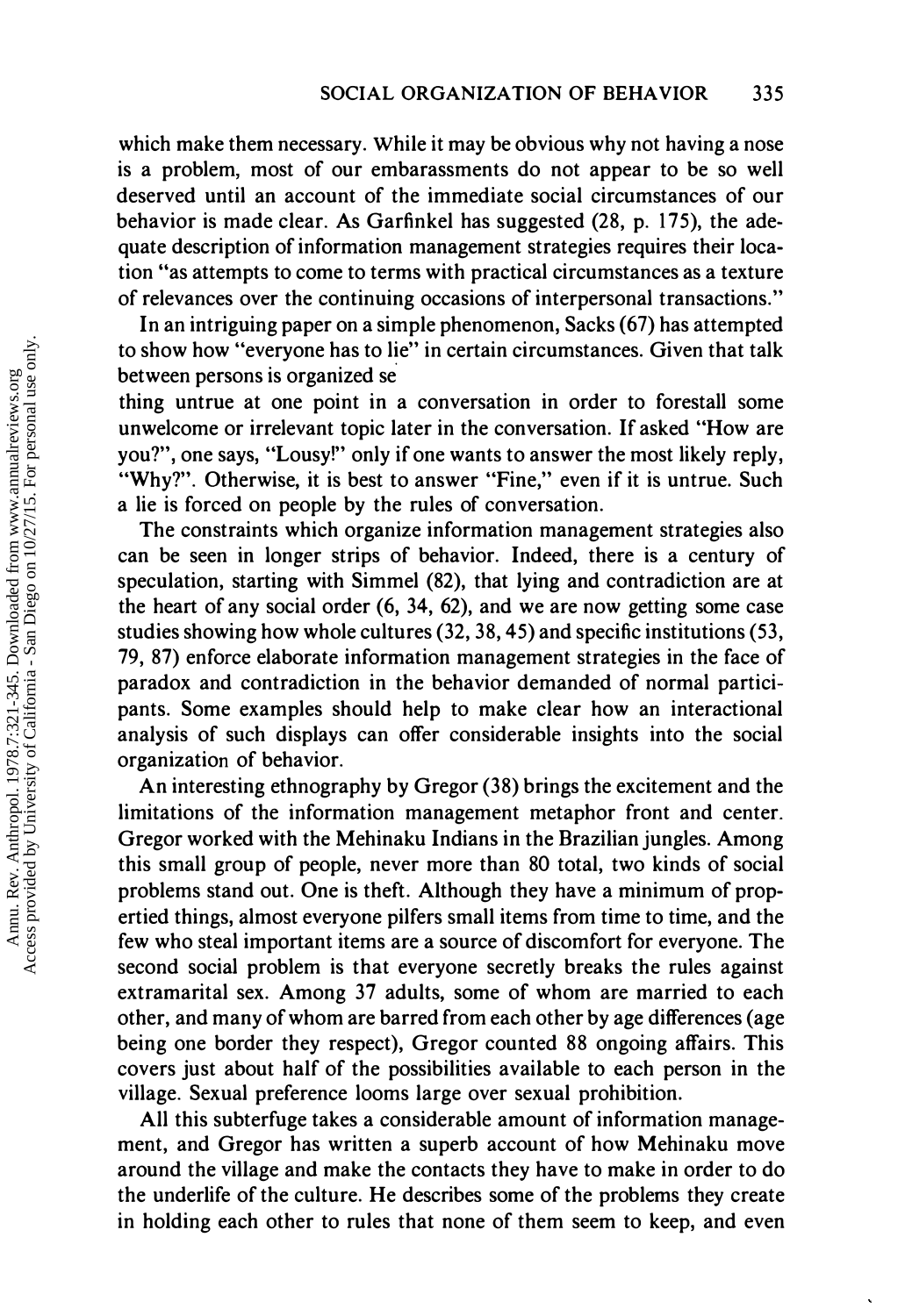details how they manage to get around these problems in an average day: how they walk down a path, who gets joked with and teased, where they go on various rendezvous, etc.

There are some questions to which Gregor can offer only speculative, although persuasive answers. How come it had to be that way? How come no one Mehinaku blows the whistle on their various charades? How is it that lying and subterfuge in general, and stealing and extramarital sex in particular, are at the core of the environments the Mehinaku construct for each other? It is not an easy interactional environment, and long periods of each person's life are spent in seclusion, away from the pressures of daily life with each other. What is the nature of the world they set up for each other that they periodically have to escape it? An interactional approach specifying the order in people's behavior by the detailed description of what they do to each other could give us some answers. The answer demands a description of how and in response to what constraints the Mehinaku formulate a world in which they are all involved in doing other than what they say they are doing while at the same time holding each other accountable for the proper doing of the world as formulated. In other words. what are the pressures on the people that they together construct their practical circumstances in ways which demand elaborate information management strategies to hide the very problems they have set up for each other.

Wieder's (87) account of a half-way house for drug addicts conditionally released from prison raises, such interactional questions more directly. His work focused on a moral code that sociologists have called the convict code because versions of it have been found in most prisons. As formulated by the residents, maxims of the code were easy for Wieder to recognize: "above all else. do not snitch; do not cop out; do not take advantage of other residents; share what you have; help other residents; do not mess with other residents' interests; do not trust staff-staff is heat; and show your loyalty to the other residents" (87), pp. 115-17). Wieder goes beyond the usual arguments that the residents followed the code to maintain their membership in the deviant subculture of drug addition. Wieder did not stop with the identification of the code as a complete explanation of the residents' behavior (11,20,28,60,88). In order to specify the practical circumstances which occasioned code use, Wieder examined specific scenes when the residents mentioned the code to staff.

He found that residents invoked the code when they were refusing to comply with staff requests. This served the residents by justifying their refusal to comply in a way which the staff accepted as a realistic adaptation to the harm threatened them by other residents if they complied. In this way, the residents escaped the most immediate sanction the staff could impose on them for noncompliance: being sent back to prison for violation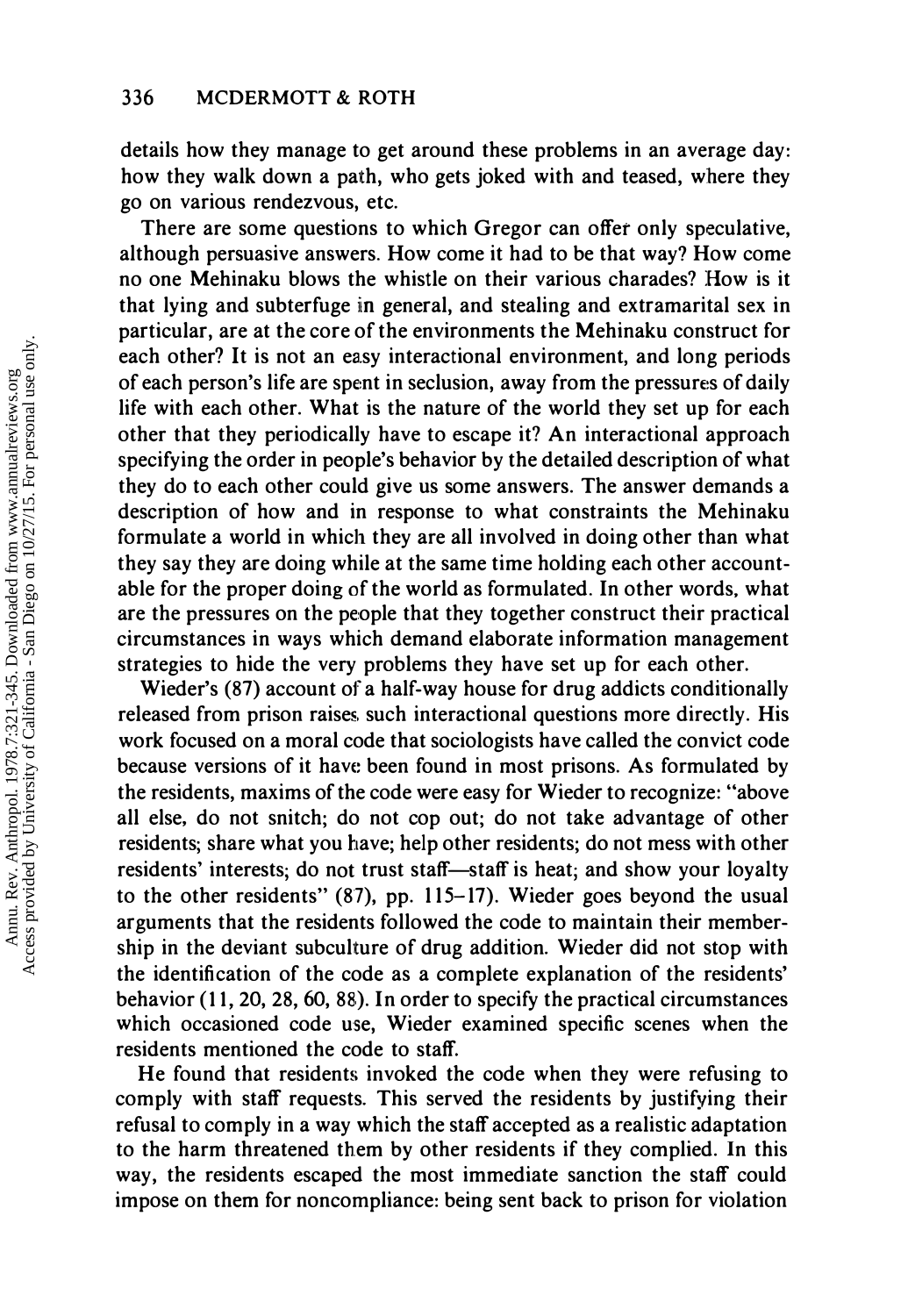of parole conditions. What is surprising, however, is that Wieder found staff members enforcing the code by advising residents not to cooperate more than the code allowed, lest they be marked as traitors. These same staff members also complained bitterly about the code and how it kept them from helping the residents back to a normal life. Much like the Mehinaku who help each other to break the rules that they then hold each other to, there appear to be some contradictions in the behavior staff and residents demand of each other, and elaborate information management strategies are essential to handle these contradictions. Wieder's excellent book does not offer enough of an interactional analysis to describe the full details of the constraints which organize the behavior of the staff and residents, but along with Gregor's volume, it gives us good reason for seeking them out.

One interesting implication of an interactional approach to the use of information management strategies echoes developments in the interactional analyses of communicative codes and native knowledge. It centers on the possible description of how different persons may be constrained consistently to produce displays of particular information management strategies for which they are immediately rewarded, but in the long run degraded. This is the case for the inmates of the halfway house. The lower-class hustler —the junkie, pimp, prostitute, and drunk—may be a classic example. What is the organization of constraints such that they are not only forced to lie, but to lie often in detectable ways which allow their successes to be balanced by a recognizably lower status within the moral order? A description of such a phenomenon in terms of how members behaviorally do it to each other would give us important insight into how behavior is organized in ways which allow for more traditional talk about social structure.

#### MECHANISMS FOR THE SOCIAL ORGANIZATION OF BEHAVIOR

Perhaps the most stunning results of interactional analyses during the past 5 years have come from the description of sequences of behavior as they are internaIly ordered as if by a system of rules. To date, analyses have displayed the interactional machinery in terms of which people both organize their bodies for concerted activities in facing formations and sequence their talk in conversations. The findings are complex and important enough to deserve a review of their own. As we are concerned only with directing ethnographers to the implications of interactional analyses, these developments can only be mentioned. It must be stated, however, that they represent the core of any future developments in interactional analysis. They have been and will continue to be attacked as overly narrow and irrelevant to such important social science concerns as inequalities across gender,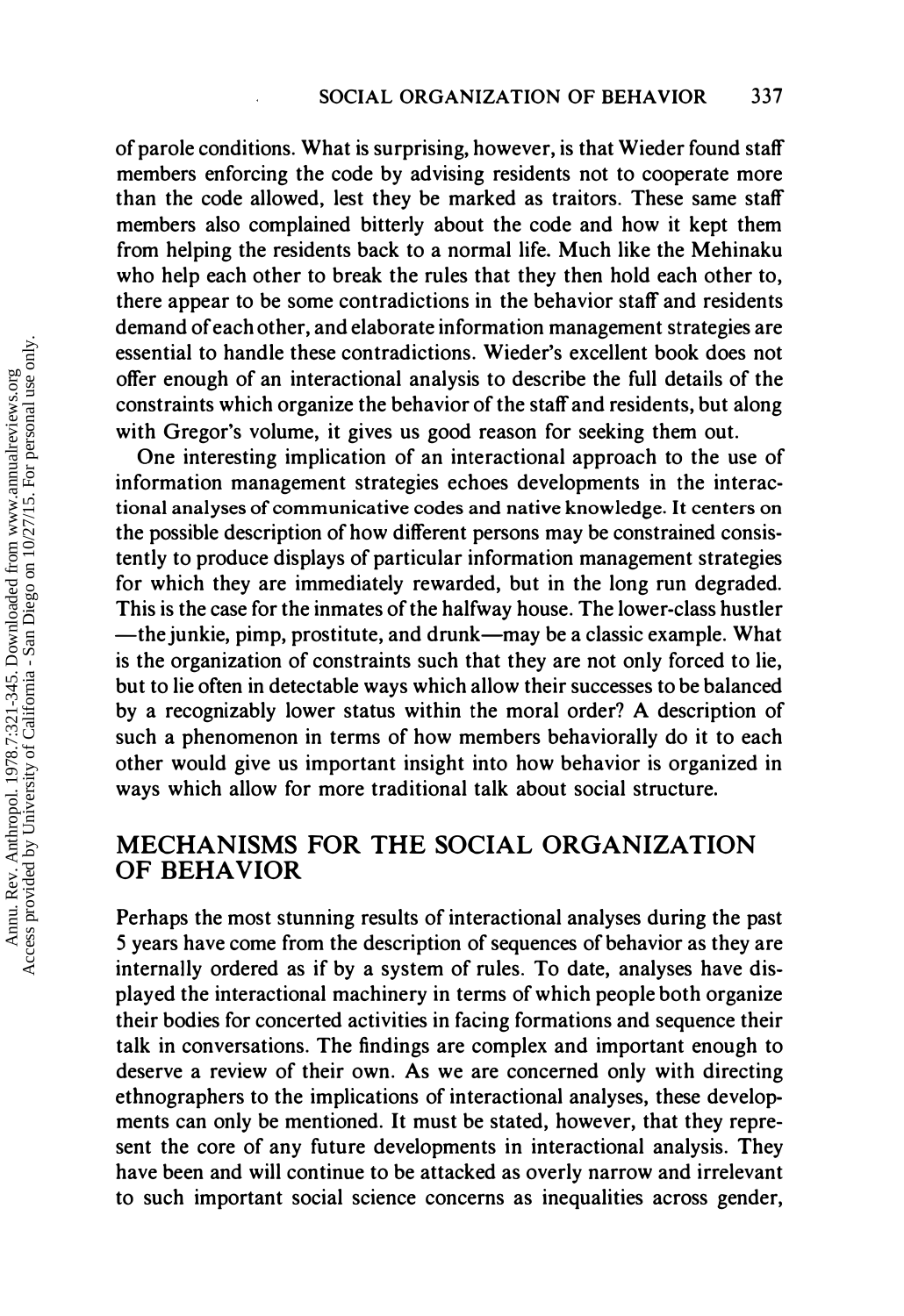class, or race, or the social biographies of the people they study. This "irrelevance" is motivated by an unwillingness on their part to assume a priori that the important facts about persons are available before behavior analysis. If description reveals traditional social facts as organizing mechanisms in what people do with each other, only then can they be a legitimate part of the analyst's conceptual tool kit.

The crucial difference between these efforts to locate how people organize their behavior and more traditional accounts which rest content with a description of the general parameters in terms of which behavior may be organized can best be seen in the use of the notion of context. It is axiomatic within anthropology that a culture or social structure forms a context for the individual who has to operate in the context; thus, as apparent parameters for the organization of behavior, gender, race, and class become contexts which are said to frame and even cause behavior. Bateson has tried to correct our tendency to treat structure or context as the independent variable and behavior as the dependent variable. As he put it (6, p. 338), we must view each action "as *part* of the ecological subsystem called context and not as the product or effect of what remains of the context after the piece which we want to explain has been cut out from it." Accordingly, behavior cannot be described completely by reference to the contexts in which it is immersed, for the behavior to be described is partly constitutive of those contexts. The contexts for any given strip of behavior are the various sequences of behavior of which the strip is a constitutive part. For the social scientist, this means that there is no escape from the careful and detailed analysis of how people together organize their behavior from one moment to the next.

Such a strong stand calls for a new beginning of the social sciences. As uncertain as the reader might be about that call, the importance of the descriptive work cannot be denied. Whatever the form of inequality people are doing to each other, they do it in facing formations and with talk. No matter who they are, what they are doing, or what the consequences of their behavior, people in interaction have to solve the problems of occupying the same space-time together, and they have to solve them with a machinery something like those described so far.

#### Facing Formations

In organizing concerted aetivities, people use each other to inform themselves as to what they are managing to get done together. They use the order apparent in their behavior as the most immediate environment for their subsequent behavior. How do they do this? One important piece of interactional machinery people use to locate the order in their behavior is the facing formation, by which Kendon (46, 47) means a sustained relationship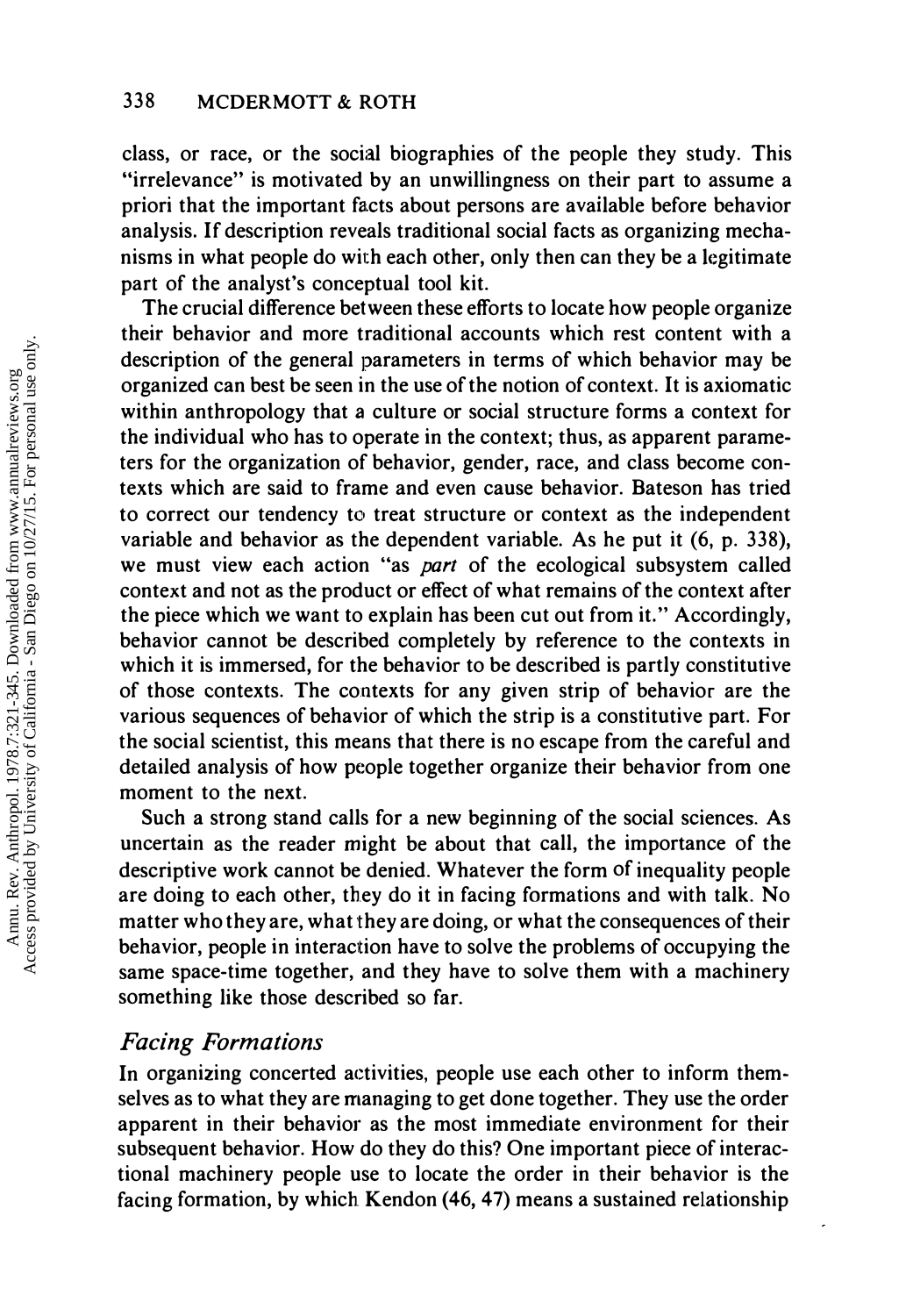between two or more people who by their continuous orienting to each other define a space to which they together have exclusive access. The phenomenon is easily recognizable at any gathering. Scheften (74; see also 75) has presented a helpful photographic introduction to this and related phenomena using a wide range of examples. Kendon (46) has offered important, well-analyzed examples from a single birthday party during which people routinely move in and out of small conversational groups. Each group is a facing formation; it has a clear beginning and end, and for its duration it is a stable interactional unit of behavioral organization.

For the person beyond the border of a conversational space, the facing formation has an imposing automony as the focus of sustained interactional work by those inside the group; it is not easily entered, for example, without an elaborate opening ritual. For the person inside the conversational space, the facing formation is an important context or environment for any behavioral regularities its members might produce.

Life within a facing formation has been described in a seminal analysis by Scheften [(72); cf Kendon (47) for a helpful review of the field]. In the stream of behavior in a four-person psychotherapy group, Scheften discerned a heirarchy of behavioral units or contexts which the members used to regulate each other's participation in the group. The description of the structure of behavior is derived from the participants' own structuring activities, and each unit is defined in terms of behavioral regularities across persons over time as those regularities are oriented to and used as environments for next behaviors.

With the analysis of such elegantly managed order in hand, Scheflen (72, 73) raises an important question. Two of the participants in the therapy sessions are institutionally labeled schizophrenics. Their behavior in both this scene and others is said to be inherently disorderly. Yet the context analysis reveals that they stay within the facing formation with the therapists, and each subunit of the formation is attended to and acted on by all the participants in concert. As active environments, the therapists are thoroughly involved in staging their patients' bizarre behavioral displays. This leaves us with the question of how so much orderly behavior can be used to manage what is held to be a display of disorder. How could they constrain each other to an order somehow beyond their own scrutiny? Similar descriptions have been offered for classrooms (56, 57) and counseling sessions (23, 24), and in each of these cases, the disorder is attributed by institutional gatekeepers to minority persons (therapists to women patients, teachers and counselors to ethnic students). Scheften has raised social structural issues of the most classic kind, but in a new way. Rather than allowing us to rely on the people's minority status to account for their behavior, Scheflen forces us to consider the organization of contexts in terms of which such disorder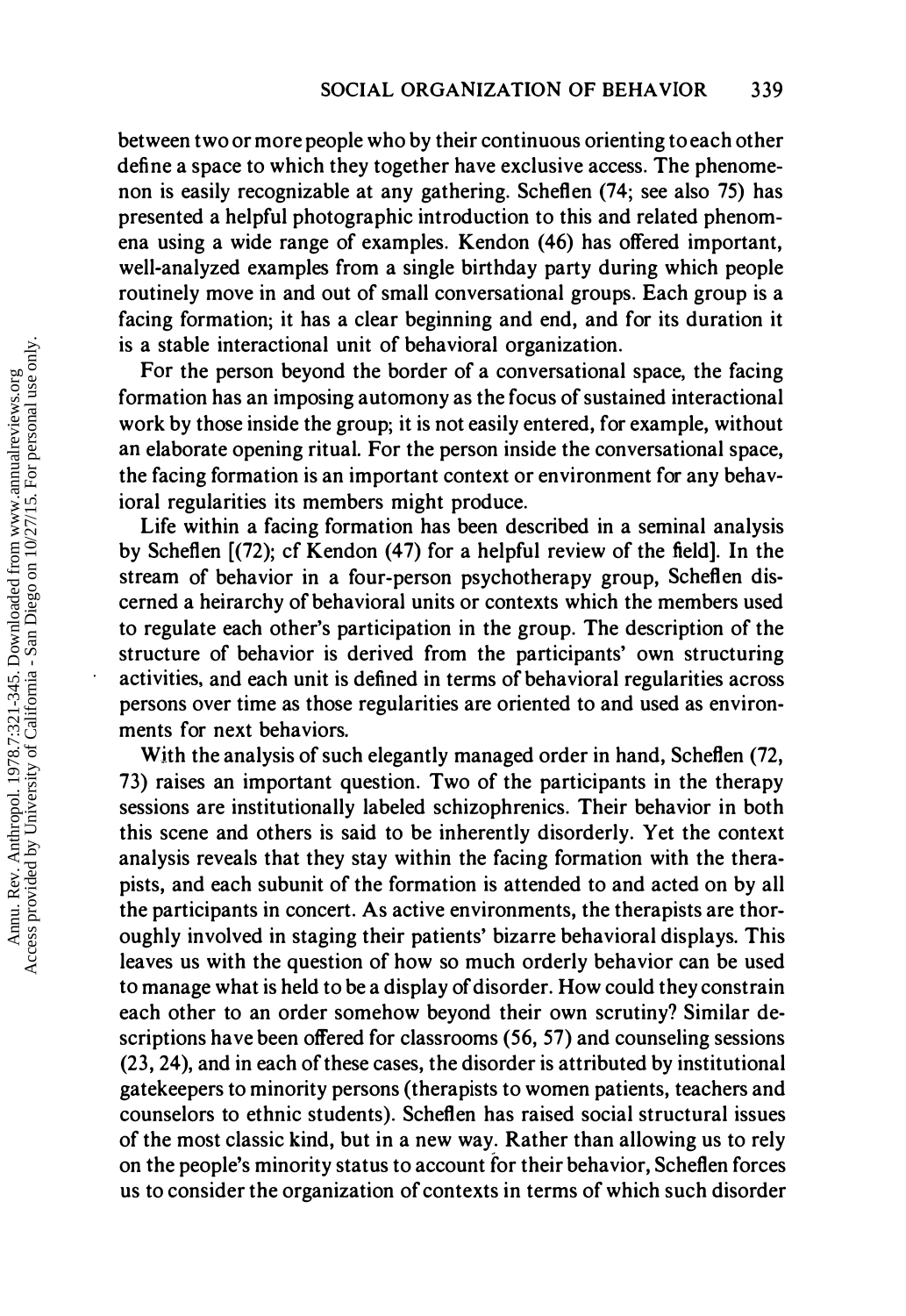could be systematically arranged. In equipping us with eyes to locate the machinery people use in ordering each other's behavior, communicational analysts have supplied us with a starting place for an analysis of the full range of constraints on social behavior.

#### Conversational Sequencing

Some of the strongest displa�ys of how parties to an interaction constrain and organize each other's behavior are available in their talk. Conversational analysts take most seriously the claim that the context for any strip of behavior is the behavior which precedes it, follows it, and co-occurs with it across persons in an inte:raction. Accordingly, the adequate description of, for example, a turn change, a repair of a conversational problem or a display of a disagreement among speakers necessarily requires a description of the environments in which it occurs, that is, a description of the behaviors to which it appears to be sequentially relevant. Such a description leads to the specification of a set of rules, or mechanisms, which can be expected to "operate on a case-by-case (environment-by-environment) basis" (77, p. 362), in the sense that conversationalists can be seen using such rules, orienting to their use, and holding each other to their successful operation in specific environments in most forms of conversation. The mechanisms are defined as much by the environments in which the behavior takes place as by the behavior in question.

Rules for the smooth transition of the turn to talk across speakers with a minimum of speaker silences and overlaps have been specified in numerous papers by Sacks, Schegloff, and Jefferson [now collected in two volumes (68)]. Other related topics have been given detailed attention: one, mechanisms for solving problems of speaker identification and recognition in conversational openings (76); two, mechanisms for making necessary ties between adjacent utterances of the same type by different speakers as in a greeting-greeting sequence. an invitation to laugh-laugh sequenee (43), a complaint-reformulation sequence (85), or an assessment-agreement/disagreement sequence (64); and three, mechanisms for the organization of the repair of various conversational problems (44, 77).

Whatever else it is people do when they talk to each other, they appear to work hard at organizing the specifics of how their talk is to be sequenced. As intriguing as these descriptions are, their relevance is not immediately apparent to the analyst attempting to describe the full range of constraints on people's behavior. At their most generalized, the mechanisms are about conversational sequencing:: at their most particular, they are about the particular environment in which a particular sequencing is performed. Clearly, the conversational analysts are not trying to supply us with new variables to plug into old formulas for relating group membership to partic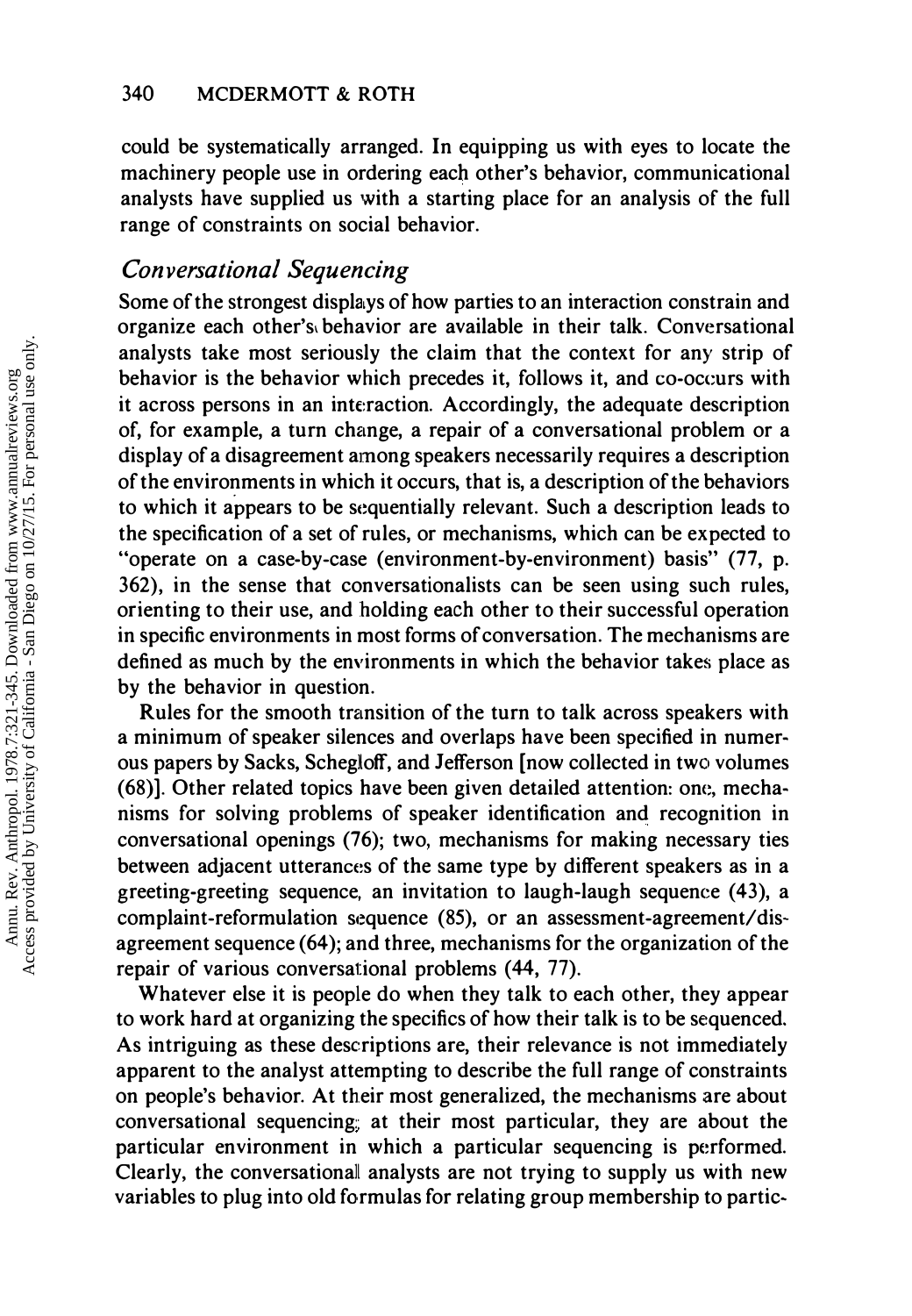ular behavioral complexes, for relating, e. g. the gender or culture of the conversationalists to particular sequencing rules. People in different situations or cultures may do things differently, but they nevertheless will have to sequence their talk with each other in principled ways. The description of how this is done, for the limited number of American examples conversational analysts have given us, represents a considerable achievement in its own right.

Along with students of facing formations, conversational analysts have given us crucial tools for the reliable specification of how some aspects of behavior are organized by people in interaction. Now that we have accounts of how some pieces of the social world work, it is not easy to settle for correlational explanations of behavior; once we have had a taste of the particular go of the social world, the careful description of more inclusive pieces of that world becomes our greatest imperative.

#### THE SOCIAL ORGANIZATION OF BEHAVIOR ACROSS SITUATIONS

Weber (86) defined social interaction as behavior which "takes another's action into account and is thereby oriented in its course." This review has focused on studies of interaction in which the actors are oriented to each other's immediate presence, but we have tacitly understood interaction to include actors oriented to each other at greater distances in time and space. Even the organization of face-to-face interaction can sometimes be shown to reflect a person's orientation to actors and circumstances not immediately present. This possibility raises the question whether the methods of interactional analysis developed in the studies we have reviewed can be "stretched" to describe more distant interactions at the behavioral level of social organization.

The description of the social organization of behavior-whether the participants are far apart or in each other's presence—raises a uniform task, namely, the description of how people accomplish the coordination of their activities. Such descriptions are most easily accomplished for people actively constraining each other in face-to-face behavior. The description of people less immediately in touch with each other is only slightly more difficult in that it requires the specification of the work people do to *embody* across situations the constraints they use to coordinate each other in more immediate situations.

Interactional approaches can contribute to the study of the social organization of behavior across situations in two ways. One is to detail the various demands on persons as they enter and leave different encounters. Displays of communicative codes and conceptual know-how are essential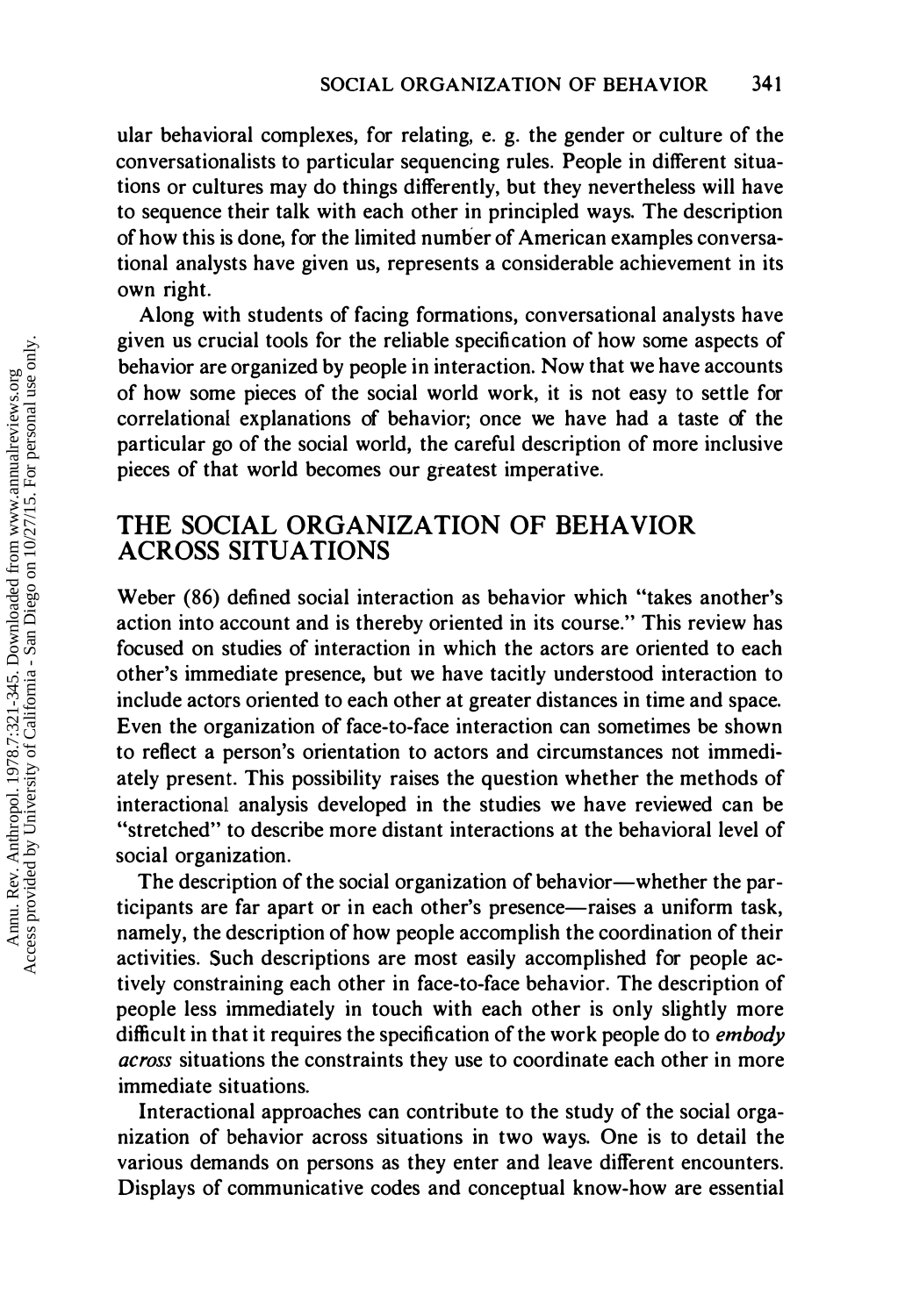here. People must look and sound in specific ways to gain access to different interactional scenes, and the enforced conditions for entry offer some of the most powerful constraints on people between scenes. The vicissitudes of gender displays and their differential scheduling across both moments and years are interesting in this regard (28, 35, 36, 89). The question of just how much one must be a thoroughly natural male or female between the interactional occasions on which an elaborate gender display is required can be determined at the borders of different occasions.

Another interactional approach to the institutionalization of behavior across situations is to analyze the many proxy systems in which the constraints on people's behavior are embodied, quite literally by the built environments which house our institutional lives, less literally by newspapers and more circumscribed institutional record-keeping devices. Just as social scientists cannot analyze every person's behavior across every situation, so too are natives incapable of keeping tabs on each other for their every moment apart. Nevertheless, they keep elaborate records on each other, either in oral stories and genealogies or in newspapers, file cabinets, and computers. The records are subject to considerable interpretation, and it is best to understand their use in terms of the interactional work people do in arranging their original formulation and their subsequent interpretation. This problem has been the focus of much ethnomethodological work (8, 19, 28) that shows how the writing of records for the purposes of coordinating behavior across situations primarily reflects the problems of coordination at hand in the immediate situation in which they are written (the time available, the cultural know-how of the people involved, the knowledge they assume of readers, the sanctions for various interpretations, etc). Similarly, analyses of how records are read reflect the primacy of immediate interaction; necessarily vague, records depend on the imaginative reconstruction of the reported events by the reader, and such a reconstruction is done through the contingencies of the present moment. Analyses of the interactional management of such proxy constraints may tell us much about the organization of behavior across situations.

#### CONCLUSION

This review has centered on a growing literature on how people organize each other in social interaction. The thrust of the review is that such work is critically important to ethnographers in offering tools for the reliable description of concerted activities and their contexts. It has also been stressed that such tools can be used to locate a far wider range of constraints on the organization of social action than would have been thought possible only a few years ago. Many theoretical and methodological gaps exist in the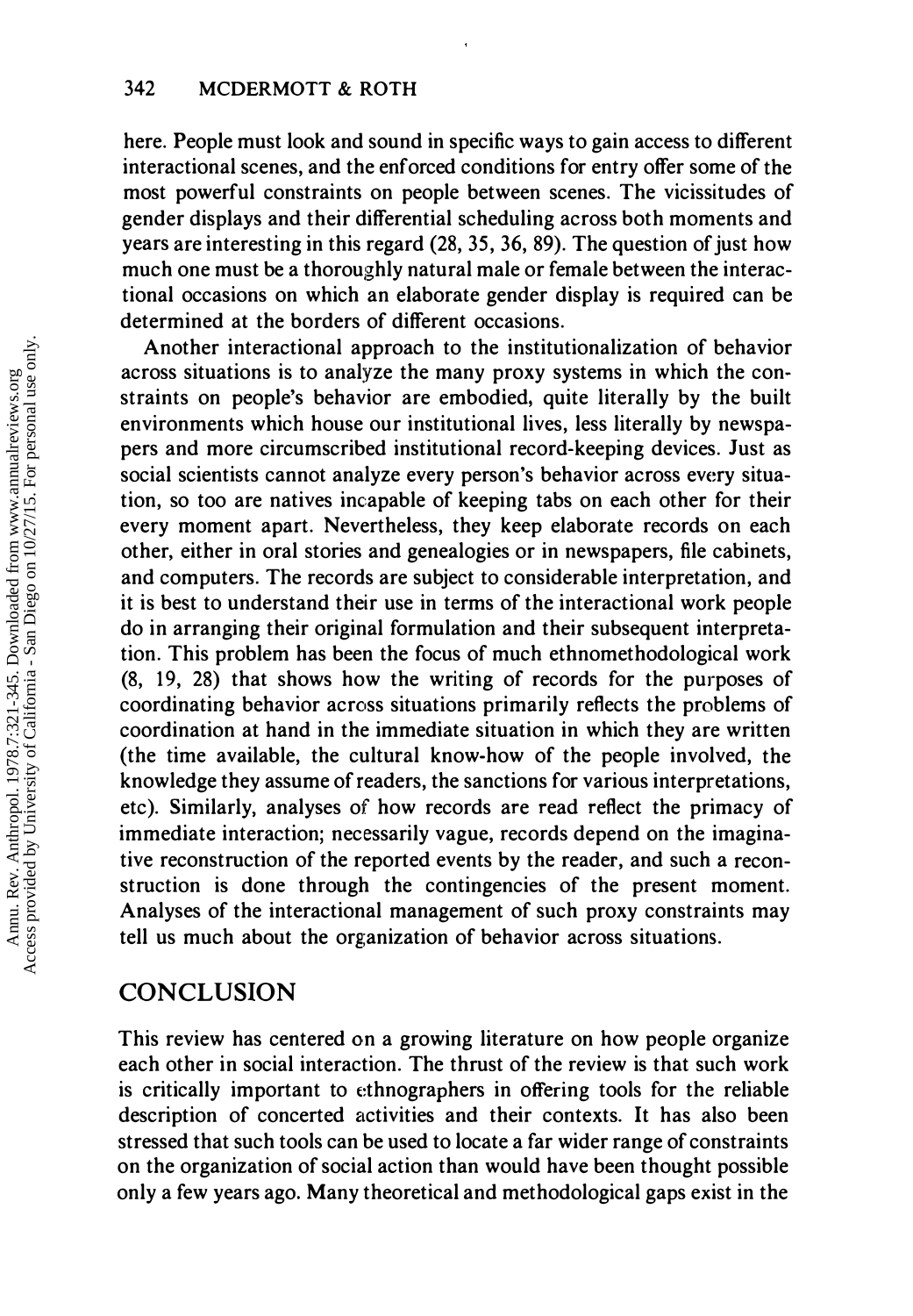literature covered, but these pale before our need for more elaborate and detailed description of social behavior. If the literature leads us to a more careful attention to what people manage to do together, interactional analysis will have its reward.

#### **ACKNOWLEDGMENTS**

We gratefully acknowledge financial support from the Carnegie Corporation and the Ford Foundation to the Laboratory of Comparative Human Cognition and the Institute of Comparative Human Development, directed respectively by Michael Cole and William S. Hall of The Rockefeller University. May Ebihara and Hugh Mehan offered helpful suggestions on our first complete draft. We thank them all.

#### Literature Cited

- 1. Agar, M. 1977. Themes revisited: some problems in cognitive anthropology. Presented at Cibola Anthropol. Assoc., San Antonio
- 2. Arensberg, C. M. 1954. The community study method. Am. J. Sociol. 60:109-24
- 3. Arensberg, C. M. 1972. Culture as behavior: structure and emergence. Ann. Rev. Anthropol. 1 :1-26
- 4. Arensberg, C. M., Kimball, S. 1968. Family and Community in Ireland. Cambridge, MA: Harvard Univ. Press. 417 pp. Rev. ed.
- 5. Bateson, G. 1958. Naven. Stanford: Stanford Univ. Press. 312 pp. Rev. ed.
- 6. Bateson, G. 1972. Steps to an Ecology of Mind. New York: Ballantine. 541 pp.
- 7. Bateson, G., Mead, M. 1942. Balinese Character, New York: NY Acad, Sci. 271 pp.
- 8. Beck, H. 1976. Attentional struggles and silencing strategies in a human political conflict. In  $\overline{T}$ he Social Structure of Attention. ed. M. Chance, R. Larson, pp. 273-3 14. New York: Wiley
- 9. Beck, H. 1976. Neuropsychological servosystems, consciousness and the problem of embodiment. Behav. Sci. 21: 139-60
- 10. Bickerton, D. 1976. Pidgin and creole studies. Ann. Rev. Anthropol. 5:169-93
- 11. Bilmes, J. 1976. Rules and rhetoric. J. Anthropol, Res. 32:44-57
- 12. Birdwhistell, R. L. 1970. Kinesics and Context. Philadelphia: Univ. Pennsylvania Press. 338 pp.
- 13. Birdwhistell, R. L. 1974. The language of the body. In Human Communication. ed. A. Silverstein, pp. 203-20. Hillsdale. NJ: Erlbaum
- 14. Birdwhistell, R. L. 1975. Background considerations of the study of the body as a medium of 'expression'. In The Body as a Medium of Expression. ed. J. Benthall, T. Polhemus, pp. 36-58. New York: Dutton
- 15. Birdwhistell, R. L. 1977. Some discussion of ethnography, theory and<br>method. About Bateson, ed. J. Brockman, pp. 103-44. New York: Dutton
- 16. Black, M. 1974. Belief systems. In Handbook of Social and Cultural Anthropology. ed. J. Honigmann, pp. 509- 77. New York: Rand McNally
- 17. Bloch, M., ed. 1975. Political Language and Oratory in Traditional Society. New York: Academic. 240 pp.
- 18. Chapple, E. D., Arensberg, C. M. 1940. Measuring human relations. Gen. Psychol. Monogr. 22:3-147
- 19. Cicourel, A. 1968. Social Organization of Juvenile Justice. New York: Wiley. 345 pp,
- 20. Cicourel, A. 1974. Cognitive Sociology. New York: Free Press. 189 pp.
- 21. Collins, 0., Collins, J. 1973. Interaction and Social Structure. The Hague: Mouton. 208 pp.
- 22. Efron, D. 1972. Gesture, Race and Culture. The Hague: Mouton. 226 pp. Rev. ed.
- 23. Erickson, F. 1978. Talking down and giving reasons. In Nonverbal Behavior, ed. A. Wolfgang. New York: Academic. In press
- 24. Erickson, F., Shultz, J. 1978. Talking to 'The Man'. New York: Academic. In press
- 25. Frake, C. 1975. How to enter a Yakan house. In Sociocultural Dimensions of Language Use. ed. M. Sanches, B.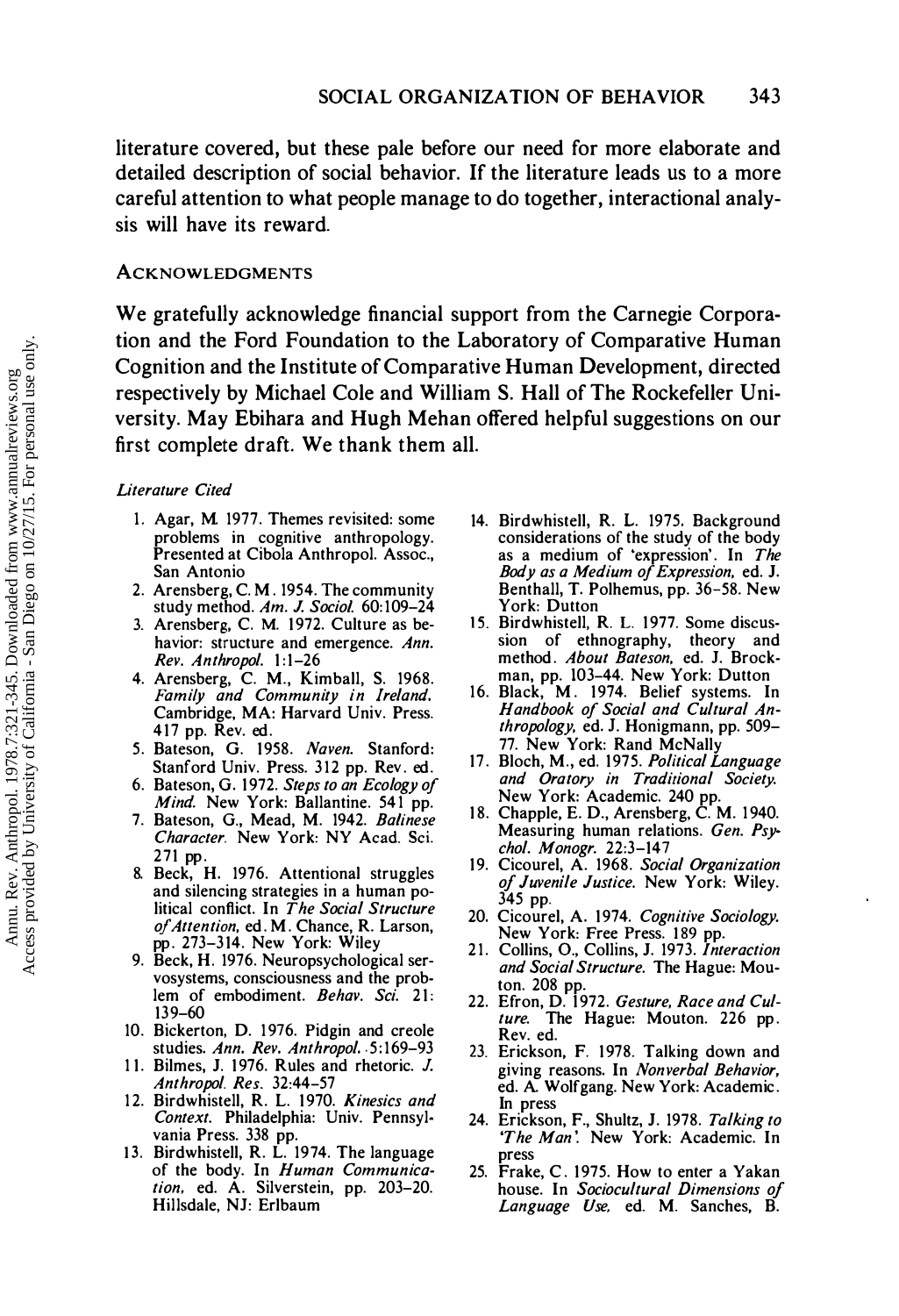Blount, pp. 25-40. New York: Academic. 404 pp.

- 26. Frake, C. 1976. Interpretations of illness. Presented at New York Acad. Sci. NY
- 27. Frake, C. 1977. Plying frames can be dangerous. Q. *Newsl. 1nst. Comp. Hum.*<br>Dev.  $1(3):$ 1–7
- 28. Garfinkel, H. 1967. Studies in Ethnomethodology. Englewood Cliffs: Prentice-Hall. 288 pp.
- 29. Garfinkel, H., Sacks, H. 1970. On formal structures of practical actions. In Theoretical Sociology, ed. J. McKinney, E. Tiryakian, pp. 337-66. New York: Appleton-Century-Crofts
- 30. Garrison, V., Arensberg, C. M. 1976. The evil eye. In The Evil Eye, ed. C. Maloney, pp. 287-328. New York: Columbia Univ. Press
- 31. Giddens, A. 1976. New Rules of Sociological Method. New York: Basic Books. 192 pp.
- 32. Gilsenan, M. 1976. Lying, honor, and<br>contradiction. In Transaction and In Transaction and Meaning, ed. B. Kapferer, pp. 191-219. Philadelphia: ISHI
- 33. Goffman, E. 1963. Stigma. Englewood Cliffs: Prentice-Hall. 147 pp.
- Goffman, E. 1974. Frame Analysis. New York: Harper Colophon. 586 pp.
- 35. Goffman, E. 1976. Gender advertisements. Stud. Anthropol. Visual Commun. 3:69-154
- 36. Goffman, E. 1977. The arrangement between the sexes. Theory Soc. 4:301-32
- 37. Goodenough, W. 1978. Property, Kin and Community on Truk. Hamden, CT: Shoestring Press. In press. Rev. ed.
- Gregor, T. 1977. Mehinaku. Chicago: Vniv. Chicago Press. 382 pp.
- 39. Gumperz, J. 1976. The sociolinguistic significance of conversational codeswitching. Work. Pap. No. 46, Lang. Behav. Res. Lab., Vniv. California, Berkeley
- 40. Hymes, D. 1973. Speech and language. Daedalus 102: 59-86
- 41. Hymes, D. 1974. Foundations in Sociolinguistics. Philadelphia: Univ. Pennsylvania Press. 245 pp.
- 42. Hymes, D. 1975. Breakthrough into performance. In Folklore Performance and Communication, ed. D. Ben-Amos, K. Goldstein, pp. 12-74. The Hague: Mouton
- 43. Jefferson, G. 1975. A technique for inviting laughter and its subsequent acceptance/declination. Presented at Conf. Cult. Commun., Temple Vniv., Philadelphia
- 44. Jordan, B., Fuller, N. 1975. On the nonfatal nature of trouble: sense-making and trouble managing in lingua franca talk. Semiotica 13:11-31
- 45. Kelly, R. C. 1977. Etoro Social Structure. Ann Arbor: Vniv. Michigan Press. 329 pp.
- 46. Kendon, A. 1977. Studies in the Behavior of Social Interaction. Lisse: De Ridder Press. 260 pp.
- 47. Kendon, A. 1978. Some theoretical and methodological aspects of the use of film in the study of social interaction. In Emerging Strategies in Social Psychological Research. ed. G. Ginsberg. New York: Wiley. In press
- 48. Kendon, A., Key, M., Harris, R., eds. 1975. The Organization of Behavior in Face-to-Face Interaction. Chicago: AIdine. 509 pp.
- 49. Key, M. R. 1977. Nonverbal Communication: Research Guide and Bibliography. Metuchen: Scarecrow Press. 439 pp.
- SO. Kirshenblatt-Gimblett, B., ed. 1 976. Speech Play. Philadelphia: Vniv. Pennsylvania Press. 307 pp.
- 51. Labov, W. 1972. Language in the Inner City. Philadelphia: Vniv, Pennsylvania Press. 412 pp.
- 52. Labov, W. 1972. Sociolinguistic Patterns. Philadelphia: Vniv. Pennsylvania Press. 344 pp.
- 53. Labov, W., Fanshel, D. 1977. Therapeutic Discourse. New York: Academic. 392 pp.
- 54. Linde, C., Goguen, J. 1978. Structure of planning discourse. J. Soc. Biol. Struct. In press
- 55. McDermott, R. P., Aron, J. 1978. Pirandello in the classroom. In Futures of Education, ed. M. Reynolds. 41-64. Reston: Counc. Except. pp. 4<br>Child.
- 56. McDermott, R. P., Gospodinoff, K. 1978. Social contexts for ethnic borders and school failure. See Ref. 23
- 57. McDermott. R. P., Gospodinoff, J., Aron, J. 1978. Criteria for an ethnographically adequate description of concerted activities and their contexts.
- Semiotica. In press<br>58. McQuown, N., Bateson, G., Birdwhistell, R. L., Brosin, H., Hockett, C. 1971. The Natural History of an Interview. Vniv. Chicago Libr. Microfilm Collect. Manuscr. Cult. Anthropol. Ser. IS (Nos. 95-98)
- 59. Mehan, H. 1978. Learning Lessons. Cambridge: Harvard Vniv. Press. In press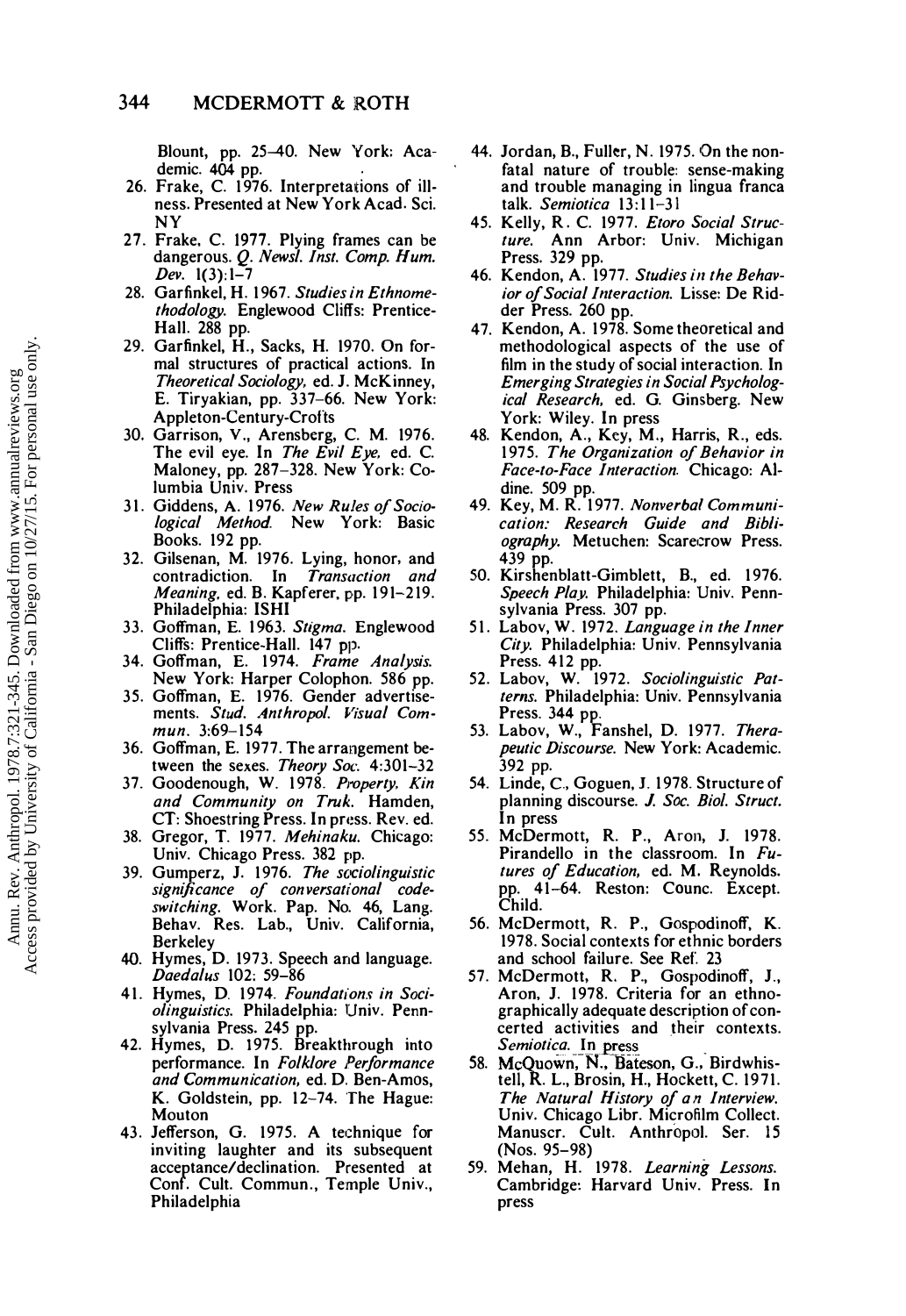- 60. Mehan, H., Wood, H. 1975. The Reality of Ethnomethodology. New York: Wiley. 259 pp.<br>61. Miller, R.
- 1977. The Japanese Language in Contemporary Japan. Washington DC: Am. Enterp. Inst. Public Policy Res. 105 pp.
- 62. Murphy, R. 1971. The Dialectics of Social Life. New York: Basic Books. 261 pp.
- 63. Parsons, T. 1949. The Structure of Social Action. New York: Free Press. 775 pp. Rev. ed.
- 64. Pomerantz, A. 1978. Agreeing and disagreeing with assessments. Semiotica. In press
- 65. Roth, D. 1974. Intelligence testing as a social activity. In Language Use and School Performance, ed. A. Cicourel, K. Jennings, S. lennings, K. Leiter, R. MacKay, H. Mehan, D. Roth, pp. 143- 217. New York: Academic
- 66. Sacks, H. 1974. An analysis of the course of a joke's telling in conversation. In Explorations in the Ethnography of Speaking, ed. R. Bauman, J. Sherzer, 337-53. New York: Cambridge pp. 337-53<br>Univ. Press
- 67. Sacks, H. 1975. Everyone has to lie. See
- Ref. 25, pp. 57-80 68. Sacks, H., Schegloff, E. A., Jefferson, G. 1 978. Studies in the Sequential Organization of Conversation. New York: Academic. In press
- 69. Sanches, M., Blount, B. 1975. See Ref. 25. 404 pp.
- 70. Sapir, E. 1931. Communication. Encycl. Soc. Sci. 4:78-81
- 7J. Sapir, 1. D., Crocker, 1. C., eds. 1977. The Social Use of Metaphor. Philadelphia: Univ. Pennsylvania Press. 249 pp.
- 72. Scheften, A. E. 1973. Communicational Structure. Bloomington: Indiana Univ.
- Press. 378 pp.<br>73. Scheflen, A. E. 1974. *How Behavior* Means. New York: Anchor. 222 pp.
- 74. Scheften, A. E. 1976. Human Territories. Englewood Cliffs: Prentice Hall. 2 10 pp.
- 75. Scheften, A. E. 1976. Some territorial layouts in the United States. In The Mutual Interaction of People and Their

Built Environments, ed. A. Rapoport,

- pp. 1 77-221. Chicago: Aldine 76. Schegloff, E. A. 1977. Identification and recognition in interactional openings. In The Social Impact of the Telephone, ed. I. Pool, pp. 415-50. Cambridge: MIT Press
- 77. Schegloff, E. A., Jefferson, G., Sacks, H. 1977. The preference for self-correction in the organization of repair in conversation. Language 53:361-82
- 78. Schneider, J., Schneider, P. 1976. Culture and Political Economy in Western Sicily. New York: Academic. 256 pp.
- 79. Schwartz, J. 1976. On recognizing mistakes. Philos. Soc. Sci. 6:55-73
- 80. Silverman, S. 1975. Three Bells of Civili-<br>zation. New York: Columbia Univ. New York: Columbia Univ. Press. 263 pp.
- 81. Silverstein, M. 1976. Shifters, linguistic categories and cultural description. In *Meaning in Anthropology, ed. K. Basso,* H. Selby, pp. 11–56. Albuquerque:<br>Univ. New Mexico Press **11-56.**
- 82. Simmel, G. 1950. The Sociology of Georg Simmel, ed. K. Wolff. New Georg Simmel, ed. K. York: Free Press. 445 pp.
- 83. Smith, C., ed. 1976. Regional Analysis,
- Vol. 2. New York: Academic. 404 pp.<br>84. Smith, W. J. 1977. The Behavior of Communicating. Cambridge: Harvard Univ. Press. 545 pp.
- 85. Turner, R. 1976. Utterance positioning as an interactional resource. Semiotica 1 7:233-54
- 86. Weber, M. 1947. The Theory of Social and Economic Organization. ed. T. Parsons. New York: Oxford Univ. Press
- Wieder, D. L. 1974. Language and Social Reality. The Hague: Mouton. 236 pp.
- 88. Wieder, D. L., Zimmerman, D. H. 1976. Regeln in erklarungsproze. In Beitrage zu einer *Ethnomethodologie* Soziologie des Alltagshandelns, ed. H. Weingarten, F. Sack, J. Schenkein, pp. 1 05-29. Berlin: Shurkamp
- 89. Wikan, U. 1977. Man becomes woman. Man 12:304-19
- 90. Wootton, A. 1975. Dilemmas of Discourse. London: Allen & Unwin. 125 pp.